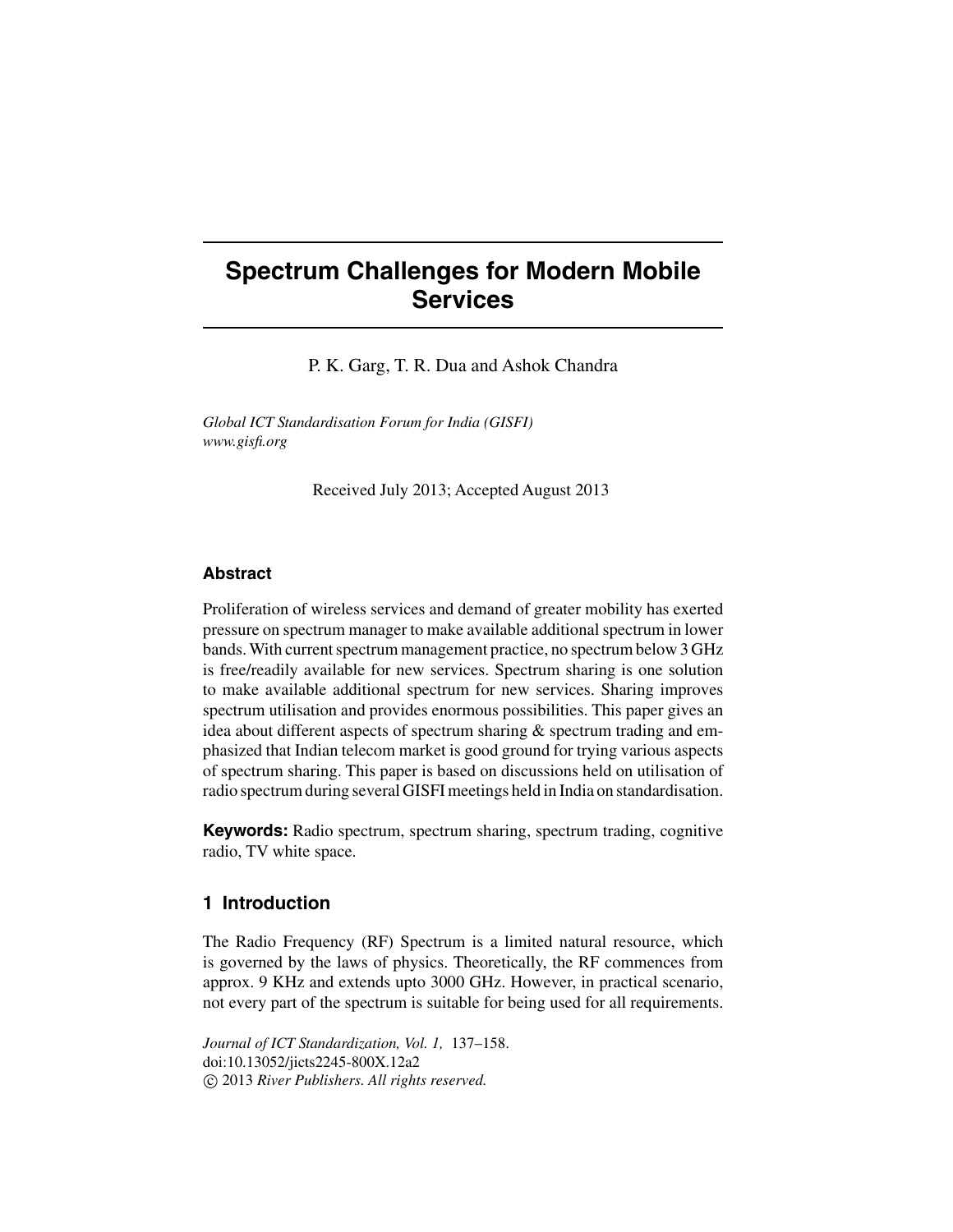For example, long distance communication in a single hop is possible through HF (high frequency) bands or through troposcatter systems only. Also, at present, technologies/ equipment are available for general use of spectrum upto approx. 85 GHz only. Mobile communication is feasible upto approx. 6 GHz band, with currently available technology. Even within this practically usable spectrum as per current available technologies, cost effective equipment for a particular application may be available for use in still smaller/ limited frequency bands. This is the practical limitation on the spectrum due to propagation and availability of suitable equipment.

Today, large portions of the radio spectrum stand assigned to the authorized users by governments over the last one hundred years. This spectrum allocation policy refers to command- and control mechanism in which the Government may decide the following: ration spectrum, specify technologies and services for spectrum use, put in strict mergers and acquisition (M&A) norms, and confer non-sharable rights to spectrum holders etc. [1]. This static spectrum allocation mechanism causes frequency bands to be insufficient in various times and locations. This seeming waste is commonly referred to as the problem of "regulatory overhead". Even if all such users are paying the spectrum charges, the opportunity cost and benefits for the society at large are not fully derived. Only some small parts of the radio spectrum are openly available to license-exempt users, and changing the status of a licensed radio spectrum to unlicensed can be crucial challenge. This process takes time and needs close cooperation between technological and technical bodies to achieve efficient deployment of the new policies.

Figure 1 [2] illustrates the radio spectrum and thebroad range of frequencies in wireless communication context. Most of the fractions of the radio spectrum are licensed to traditional radio communications systems. Beside, practical measurements, prove that most of the licensed bands either are unused or partially used at different geographical areas at most of the times According to the FCC's report the licensed spectrum band utilization range from 15% to 85% at different times and locations [3].

The regulation of the radio spectrum can be differentiated into four approaches explained in table below.

While the number of wireless connections and high data rate networks increase, spectrum demand and spectrum congestion become critical challenges in the forthcoming all-encompassing wireless world. In fact, throughput, high reliability, high quality of service, mobility, and diversity of wireless services, devices based on multiple wireless standards are more and more demanded. Hence, future wireless networks will face greater spectrum scarcity due to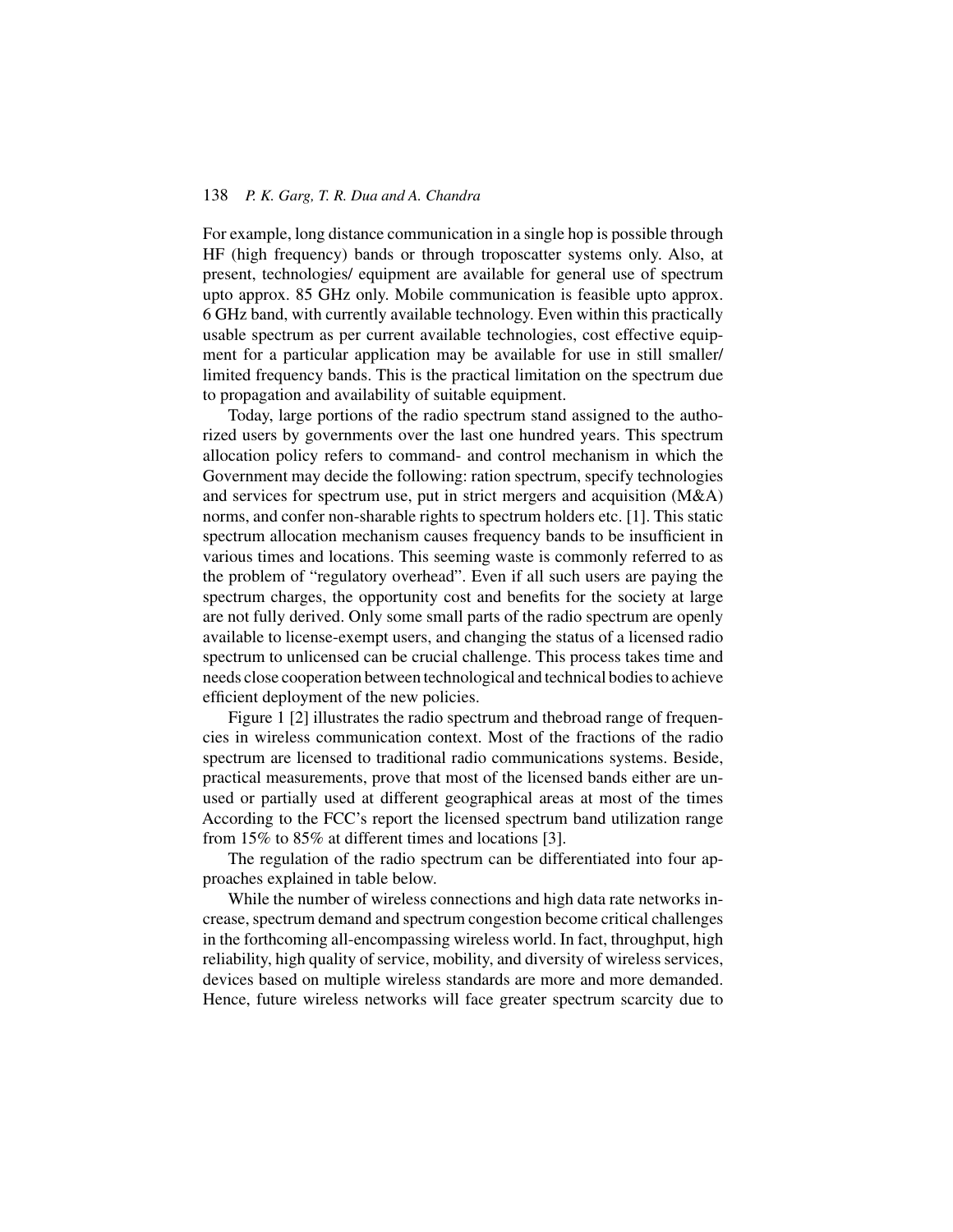

Figure 1 Radio spectrum [2].

the user's requirement such as high multimedia data rate transmission and diversity of communication technologies. The next section describes growing of spectrum demand in future wireless communication.

# **2 Increasing demands on RF Spectrum**

Demands on RF spectrum are increasing extensively, for mobile services – broadband with ever increasing data rates (4G with 100 MBPS data rate) – futuristic 5G (ultra wide band – 1 GBPS)[4]. As per CISCO analysis of data usage [5], Mobile data traffic will grow at a CAGR of 66 percent from 2012 to 2017 mobile data traffic grew 70% in 2012 as compared to 2011, average data usage by smart phone devices is more than 50 times greater than the average data usage by basic feature phones, which comprise about 80% of the total connections/ devices globally. The predicted data usage in 2017 envisages average mobile data usage of about 7 GB per month by lap tops and netbooks, 2.5 GB by smartphone devices and more than 1 GB by nonsmartphone devices. The overall mobile data traffic is expected to grow to 11.2 exabytes per month by 2017, a 13-fold increase over 2012. The 4G systems where deployed, have seen an average of 20 times more data traffic compared to existing systems. With cloud computing, the data usage is predicted to grow further. All this would need additional spectrum for meeting these growing requirements satisfactorily. Even now, need for additional spectrum of 500 MHz for mobile services is foreseen in near future in most of the countries.

As per Report ITU-R M.2078[6]: 'Estimated spectrum bandwidth requirements for the future development of IMT-2000 and IMT-Advanced', the predicted spectrum requirements for the mobile industry would be three times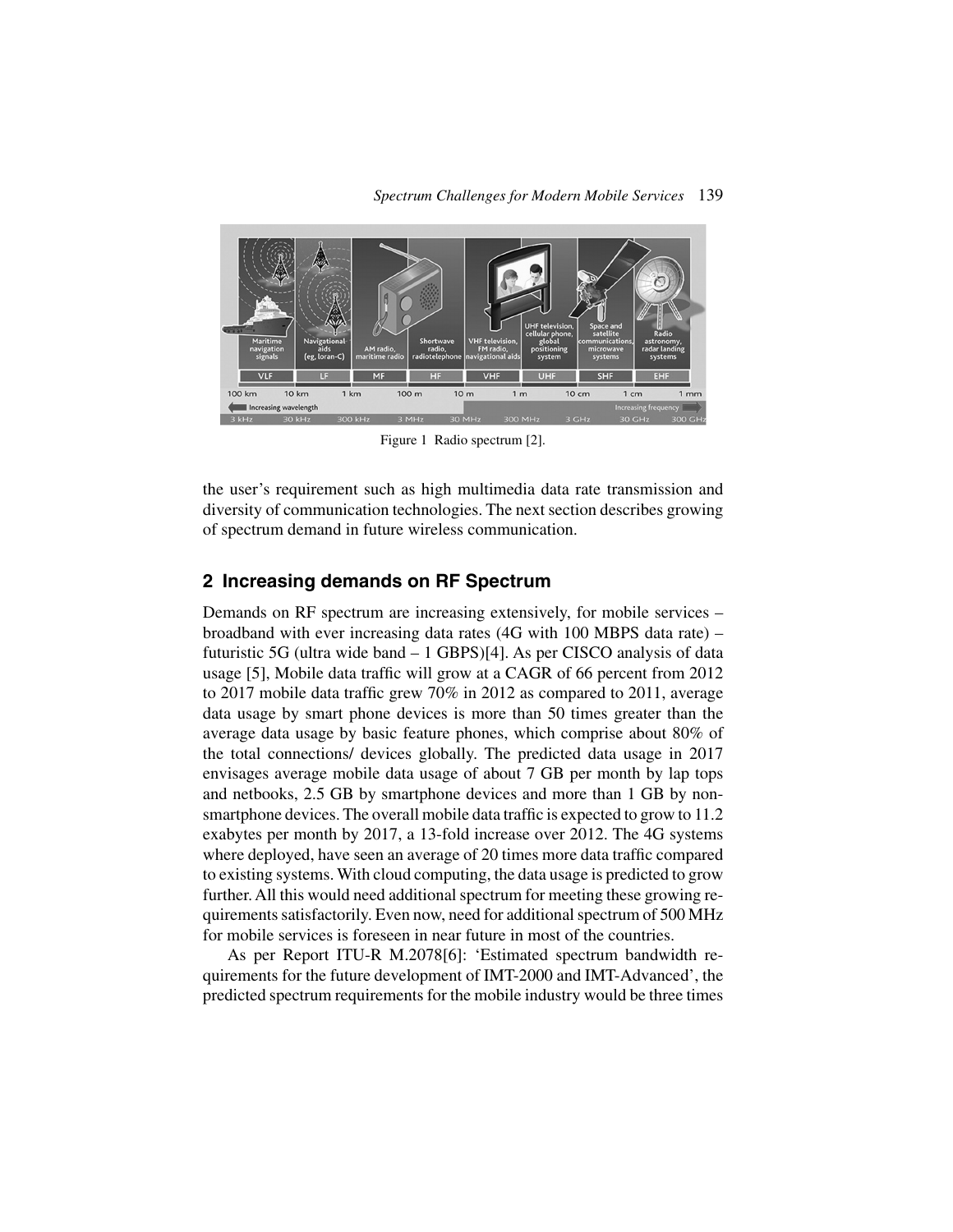|                                       | Table 1 Regulation of radio spectrum (USA example).                                                                              |                                              |
|---------------------------------------|----------------------------------------------------------------------------------------------------------------------------------|----------------------------------------------|
| Approach                              | Description                                                                                                                      | Application                                  |
| Licensed Spectrum for Exclusive Usage | Protected through the regulator, transferable/ Universal Mobile Telecommunication Sys-                                           |                                              |
|                                       | flexible usage rights                                                                                                            | tem (UMTS)                                   |
| Licensed Spectrum for Shared Usage    | Restricted to a specific technology                                                                                              | Digital Enhanced Cordless Telecommuni-       |
|                                       |                                                                                                                                  | cation (DECT), public safety services, sec-  |
|                                       |                                                                                                                                  | ondary usage                                 |
| Unlicensed Spectrum                   | Available to all radio technologies working Unlicensed National Information Infras-                                              |                                              |
|                                       | with specified standards, no right for protec- tructure (U-NII) bands<br>tion from interference                                  |                                              |
| Open Spectrum                         | Anyone can access any range of the spectrum, Low power underlay spectrum usage, Cog-<br>minimum set of rules define by standards | nitive, frequency agile radios, cooperation- |
|                                       |                                                                                                                                  | based, self-reconfiguring                    |
|                                       |                                                                                                                                  |                                              |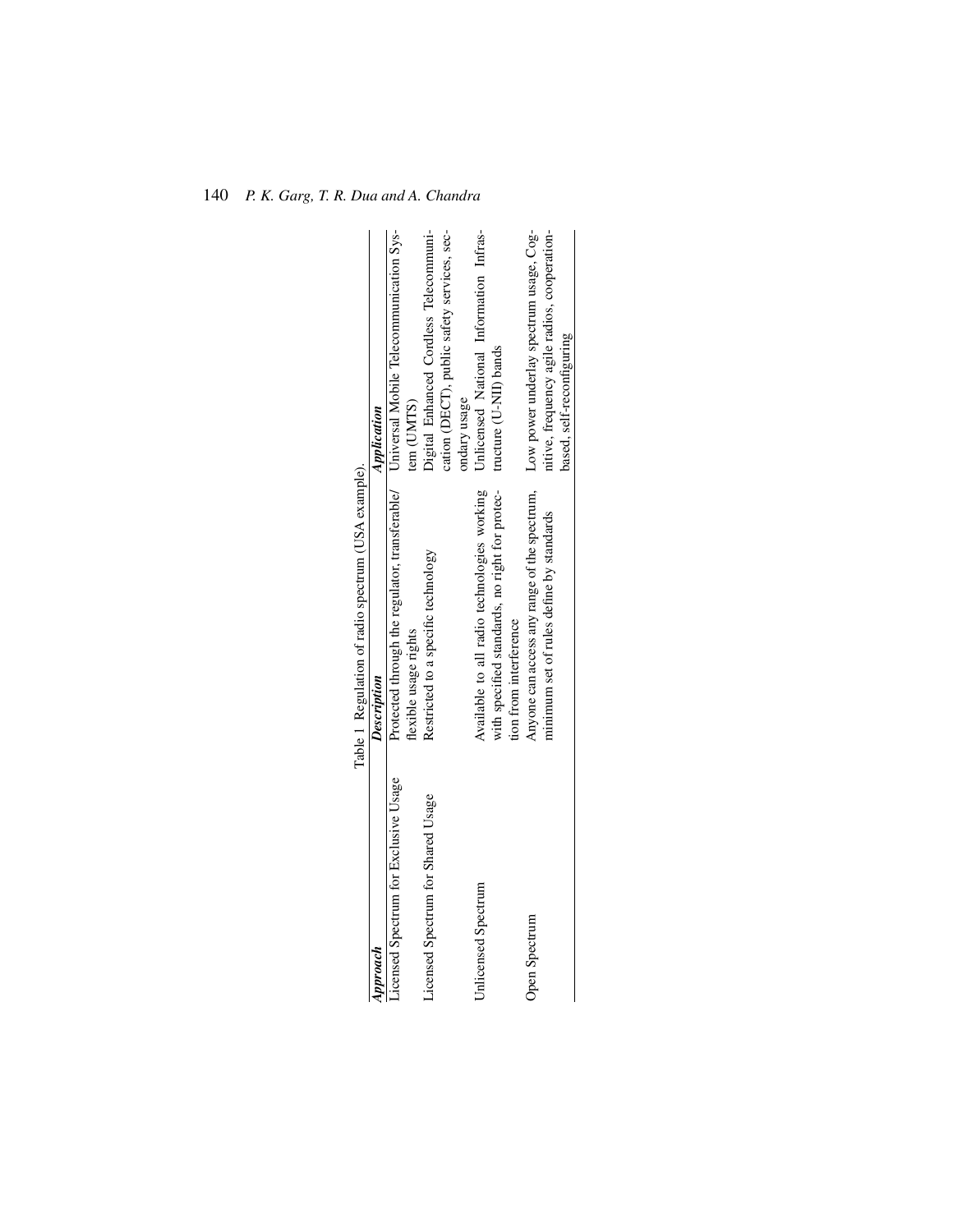| Table 2 Future spectrum requirements. |                                             |      |      |  |  |  |
|---------------------------------------|---------------------------------------------|------|------|--|--|--|
|                                       | <b>Total spectrum requirements</b><br>(MHz) |      |      |  |  |  |
| Demand scenario                       |                                             |      |      |  |  |  |
|                                       | 2010                                        | 2015 | 2020 |  |  |  |
| <b>High Demand Setting</b>            | 840                                         | 1300 | 1720 |  |  |  |
| Low Demand Setting                    | 760                                         | 1300 | 1280 |  |  |  |

| Table 3 Identified/additional spectrum requirements. |                    |            |                          |            |                    |            |
|------------------------------------------------------|--------------------|------------|--------------------------|------------|--------------------|------------|
| Total (MHz)                                          | $Region-I(in MHz)$ |            | <i>Region-2 (in MHz)</i> |            | $Region-3(in MHz)$ |            |
|                                                      | <b>Identified</b>  | Net        | <b>Identified</b>        | Net        | <b>Identified</b>  | <b>Net</b> |
|                                                      |                    | additional |                          | additional |                    | additional |
| 1280                                                 | 693                | 587        | 723                      | 557        | 749                | 531        |
| 1720                                                 | 693                | 1027       | 723                      | 997        | 749                | 971        |

the spectrum than in the last 20 years (Table 2). The report also gives details about already identified spectrum and additional requirement of spectrum for IMT and IMT Advanced services to meet this demand is different for all the 3 regions (Table 3).

At the same time, the requirements of RF spectrum for other services for public – both satellite based and terrestrial based communication services, broadcasting as well as various navigational services, are also increasing. Further, the requirements of RF spectrum from other captive users – strategic users as well as other government and private users are also increasing significantly.

## **2.1 Trends Contributing to Increased Demand for Mobile Broadband**

Despite its short history, mobile broadband seems to have a higher growth impact relative to communication technologies, such as fixed and mobile telephony and the Internet [7]. There is growing evidence that mobile broadband has a considerable socio-economic impact for individuals, firms, and communities. Mobile broadband traffic and number of subscriptions are dramatically increasing since last few years. New types of mobile devices, such as smart phones, dongles and tablets and new user behaviours have emerged, as well as new applications have been created by users.

As the mobile broadband is providing benefits for society and economics, it is expected that data traffic increase and convergence between mobile and other services, such as e-health, e-education, will provide further benefits. The demands for multimedia (uses multiple forms of information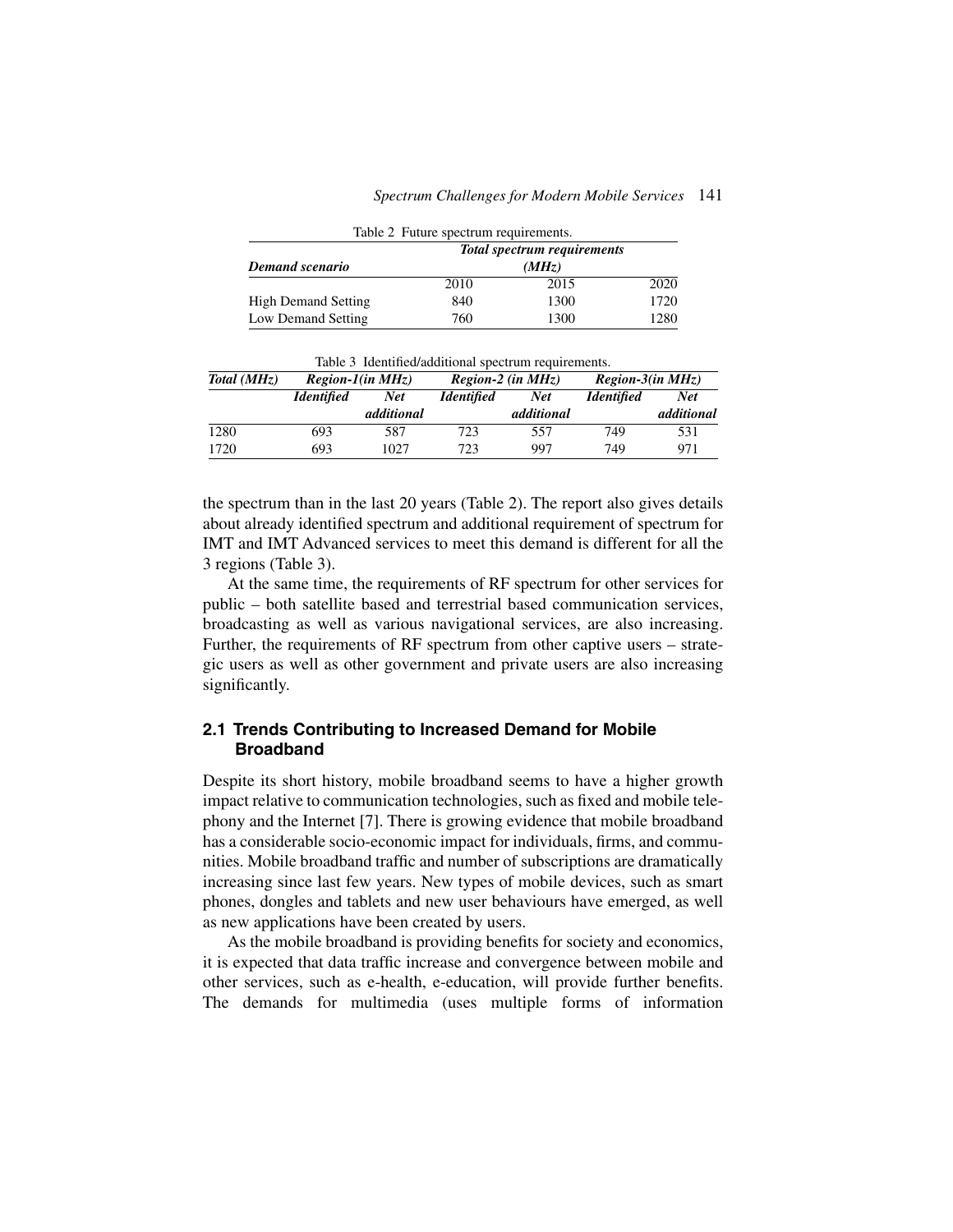content and information processing (e.g. text, audio, graphics, animation, video, interactivity), along with e-education, e-health, mobile commerce, mobile broadcasting/multi-casting, are some emerging telecommunication services to mobile users that can be provided by 'IMT' and 'IMT Advanced'.

The new generation of mobile broadband networks will support higher data throughput rates, lower latencies and more consistent network performance through a cell site [8]. This will increase the number of applications and devices that can benefit from mobile broadband connectivity, generating a corresponding increase in demand for mobile broadband from consumers, businesses. Some 'trends' contributing to increased demand for mobile broadband are:

- 1. New type of devices, such as smart phones, dongles, tablets
- 2. Mobile Internet usage is increasing
- 3. Huge increase of mobile applications
- 4. Video traffic is growing dramatically
- 5. Media rich social networks go mobile
- 6. Machine-to-Machine traffic is growing rapidly
- 7. More capable network user experience improvement
- 8. Cost reduction and price decrease
- 9. Several policy initiatives to promote mobile broadband
- 10. Potential area to increase data traffic

## **2.2 Developments in the Field of Computers and Wireless Communications**

The developments in the field of computer software and mobile communication facilities have complimented each other. The modern communication systems make very extensive use of computer hardware and software facilities. The enhanced computing powers and larger memory capacities have helped in development of better communication systems. At the same time, more efficient communication systems allow exchange of much larger amount of data, thus allowing greater exchange of software development capabilities between any parts of the globe. The resultant volumes and economies of scale have helped bring down the cost of equipment, allowing much faster expansion of telecom facilities across the globe. All these developments have exponentially increased the volume of data travelling across various networks, including wireless networks. This has necessitated more efficient use of all available and usable frequency spectrum.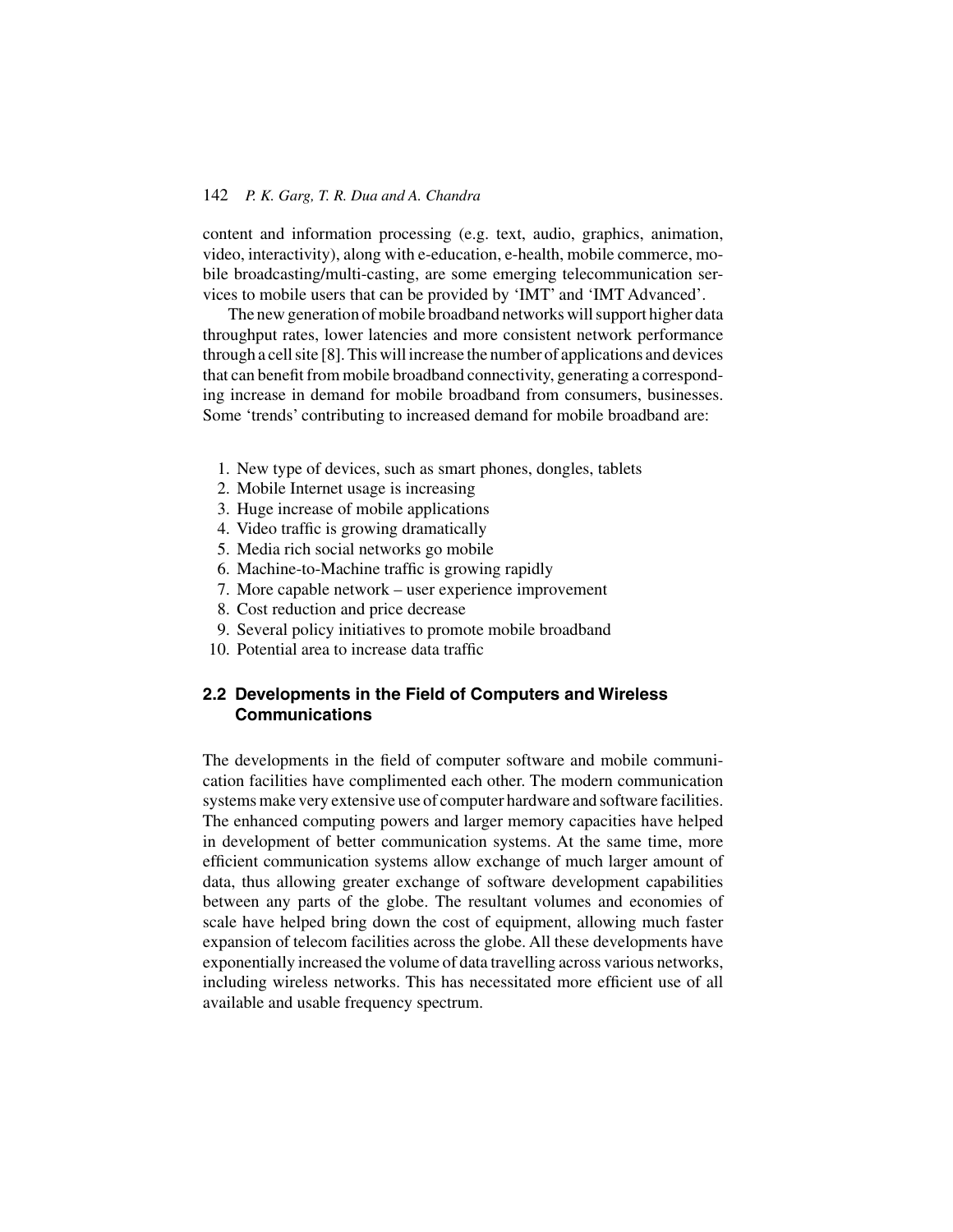## **3 Technological Developments in Spectrum Utilization**

The evolution of technologies has gradually allowed use of higher frequency bands, thus increasing the availability of spectrum. For example, about 25 years ago, mobile communications were feasible in frequency bands upto about 400 MHz only. As compared to that mobile communications systems are now available upto approx. 6 GHz – increase in spectrum availability by almost 15 times for mobile services. However, most of the frequency bands upto 6 GHz are heavily in use for variety of other services. So the spectrum shortage continues.

Similarly, the line-of-sight systems, which were generally available/ usable upto 15 GHz about 25 years ago, are now available upto almost 100 GHz band. Hence, the spectrum availability for such systems has also increased significantly. However, the demand/ requirements have grown at a much faster pace, thus resulting in continued shortage of spectrum.

On another front, the miniaturization of electronic components  $\&$  systems has helped more efficient usage of spectrum. In this connection, introduction of multiple frequency bands in single equipment, due to miniaturization, allows enhanced dynamic sharing of frequency bands and the efficiency of spectrum usage is largely increased.

Hence, it has been practically observed that increasing demands on spectrum have outstripped the practical availability of spectrum, despite higher frequency bands becoming available for use through technological developments. In reality, the demands on RF spectrum have always been more than its practical availability – hence the need for its regulation/ management in an effective manner so as to derive maximum benefit for the nation and humanity at large, in the international scenario. Optimum spectrum sharing results in greater efficiency of spectrum usage. Greater sharing of frequencies and bands allows more data to be sent by different users in the same amount of available spectrum.

## **4 Spectrum Sharing**

The concept of spectrum sharing [9] is sharing of a frequency band by two or more than two radio communication services or applications. At international level, different bands of RF spectrum are shared among multiple services. Each country can choose one or more of such services for utilization within their country – subject to the condition that services of other countries do not get any harmful interference [10]. Protection criteria for sharing among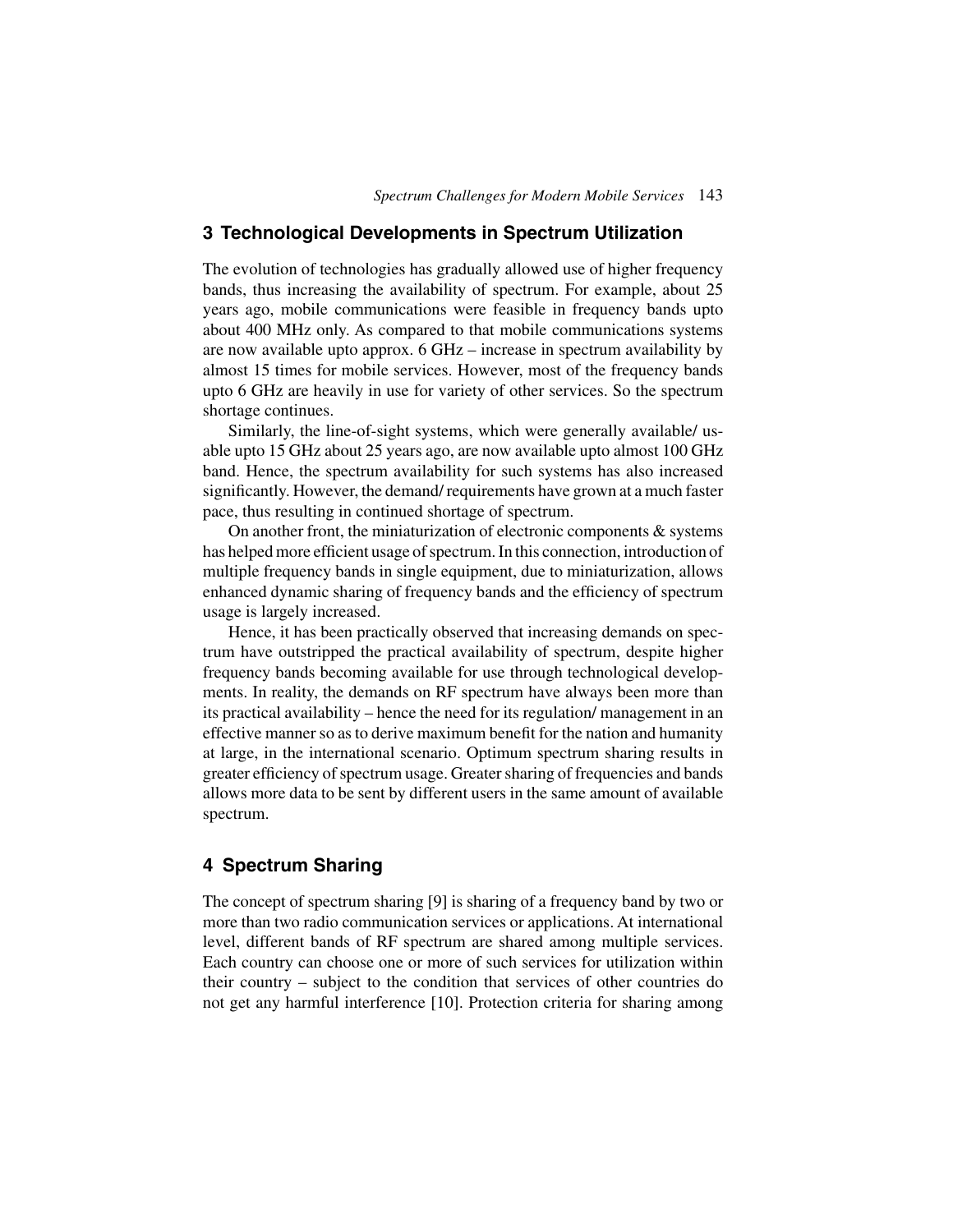different services and applications are decided at international level taking into account various technical factors. With the development of technology, these sharing and protection criteria also undergo change periodically. Sharing has basically three dimensions; frequency, time and location. Spectrum sharing is not a new phenomenon. It has been in practice since longback. The frequency reuse concepts in existing telecom network, operation of point to point link on same frequency at different locations, FDMA & TDMA etc are example of spectrum sharing. Sharing of spectrum among homogenous/ similar services & applications is relatively easier and leads to greater spectrum efficiency as compared to sharing among heterogeneous services and applications (sharing among largely different services & applications) is more complex as well as provides relatively lesser increase in spectrum efficiency. In general, the digitally modulated carriers can work satisfactorily with lower protection criteria.

A lot of work is carried out in various study groups of ITU-R [11] for establishing sharing criteria among different services and applications. These criteria play a crucial role in appropriate sharing of spectrum and these are periodically reviewed in the light of various technological developments. With the development of technology, the sharing criteria undergo improvement continuously, resulting in denser utilization of and more traffic/data being derived from the same spectrum. As large number of countries participates in ITU-R studies, the criteria adopted by study groups are relatively conservative. For usage within the country or during bilateral discussions between two countries, it is possible to accept more liberal criteria, allowing still better utilization of spectrum.

#### **4.1 Spectrum Sharing – US Scenario**

The idea of spectrum sharing in the United States really started gaining traction after the National Telecommunications and Information Administration(NTIA) issued a report in November 2010 that found 115 MHz of spectrum currently in the hands of the federal government that could be used for wireless broadband [12]. That kicked off lots of conversations over whether and how wireless carriers could share spectrum with the federal government. Another NTIA report, in March 2012, found that 95 MHz of spectrum currently in federal hands, the 1755–1850 MHz band, could be repurposed for commercial wireless use, and as part of its review, the NTIA recommended both relocating federal users and sharing spectrum between federal agencies and commercial users [13]. In August 2012 the FCC granted permission to T-Mobile USA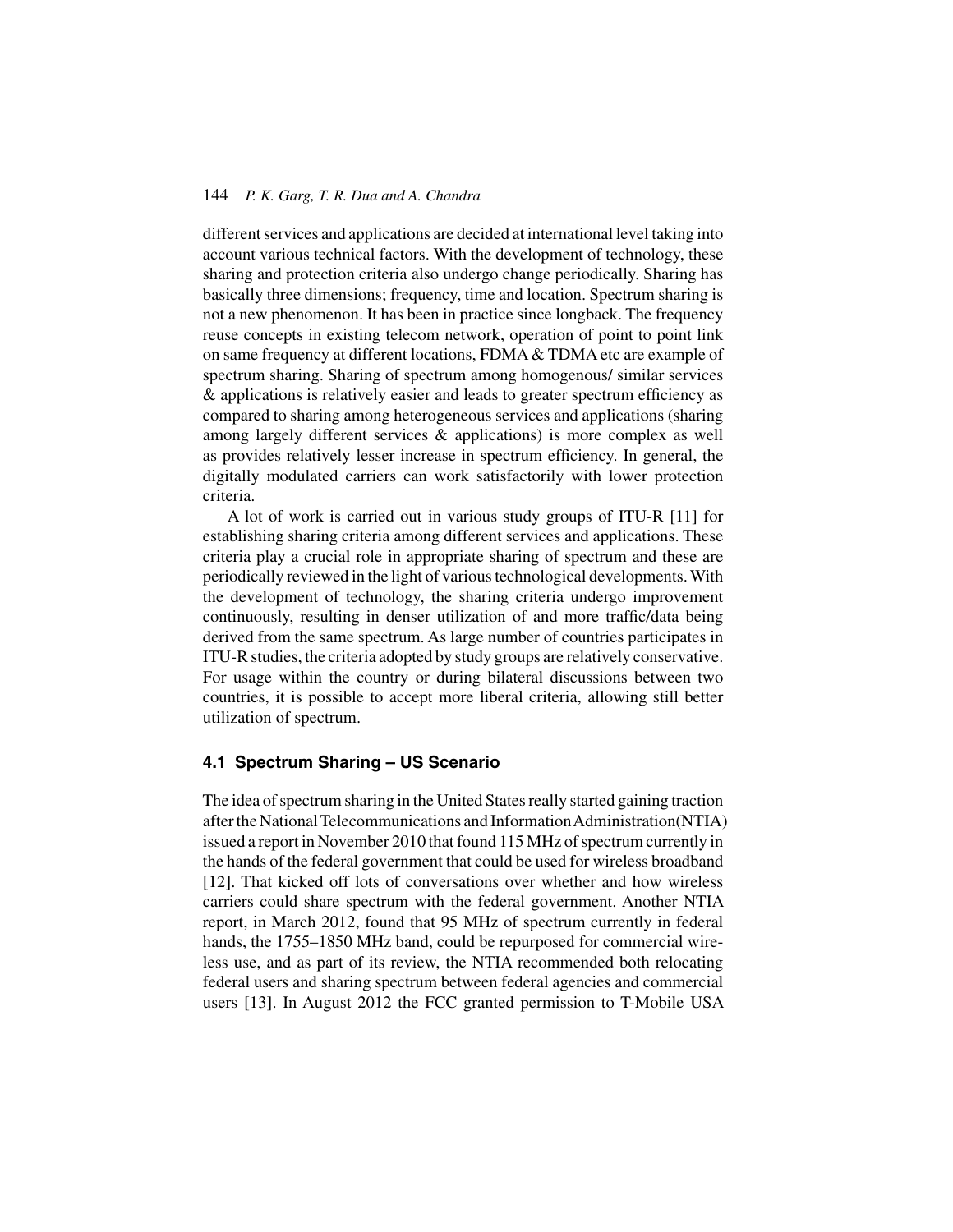to test the concept of sharing spectrum between federal and commercial users in the 1755–1780 MHz band. AT&T Mobility, Verizon Wireless and T-Mobile USA recently inked an agreement with the Department of Defense to explore the possibility of sharing 95 MHz of spectrum that is currently used by the Pentagon and other federal agencies located in the 1755–1850 MHz band [14]. Of late, AT&T and Verizon are on a buying spree, as they vie with each other in expanding their 4G LTE (long term evolution) networks. For example, in 2012, AT&T obtained approval to purchase 700 MHz and 2300 MHz band spectrum from the likes of NextWave Wireless, Comcast, Horizon Wi-Com and San Diego Gas & Electric Company. Verizon recently agreed to pay \$3.6 billion to buy spectrum from a consortium of cable companies to augment its spectrum capacity. Sprint acquired Clearwire recently for its 2.6 GHz 4G spectrum [1].

The USAPresident's council of advisors on science and technology in their report last year, recommended about 1,000 MHz of federal spectrum holding to be released for shared access [15]. In a first ever move, the US military will experiment with sharing of spectrum that they use for aviation radars in the 3550–3650 MHz band for 4G LTE based indoor networks in hospitals [1].

The NTIA, in coordination with the Federal Communications Commission (FCC) and the Federal agencies, established a Spectrum Sharing Innovation Test-Bed (Test-Bed) pilot program to examine the feasibility of increased sharing between Federal and non-Federal users. This pilot program is an opportunity for the Federal agencies to work cooperatively with industry, researchers, and academia to objectively examine new technologies that can improve management of the nation's airwaves. The Test-Bed Pilot Program will evaluate the ability of Dynamic Spectrum Access (DSA) devices employing spectrum sensing and/or geo-location techniques to share spectrum with land mobile radio systems operating in the 410–420 MHz Federal band and 470–512 MHz non-Federal band [16].

#### **4.2 Dynamic Sharing of Spectrum Using SDR and CR**

Earlier the transmitter equipments were tuned to specific frequencies and provision for multiple frequencies/ channels/ carriers meant large extra cost. The development of 'Software Defined Radio (SDR)'allows the user(s) to use/ switch to different frequencies in a dynamic manner without large increase in cost of equipment;

Still the existing users were not comfortable with dynamic sharing and anticipated harmful interference to their systems, when they would need to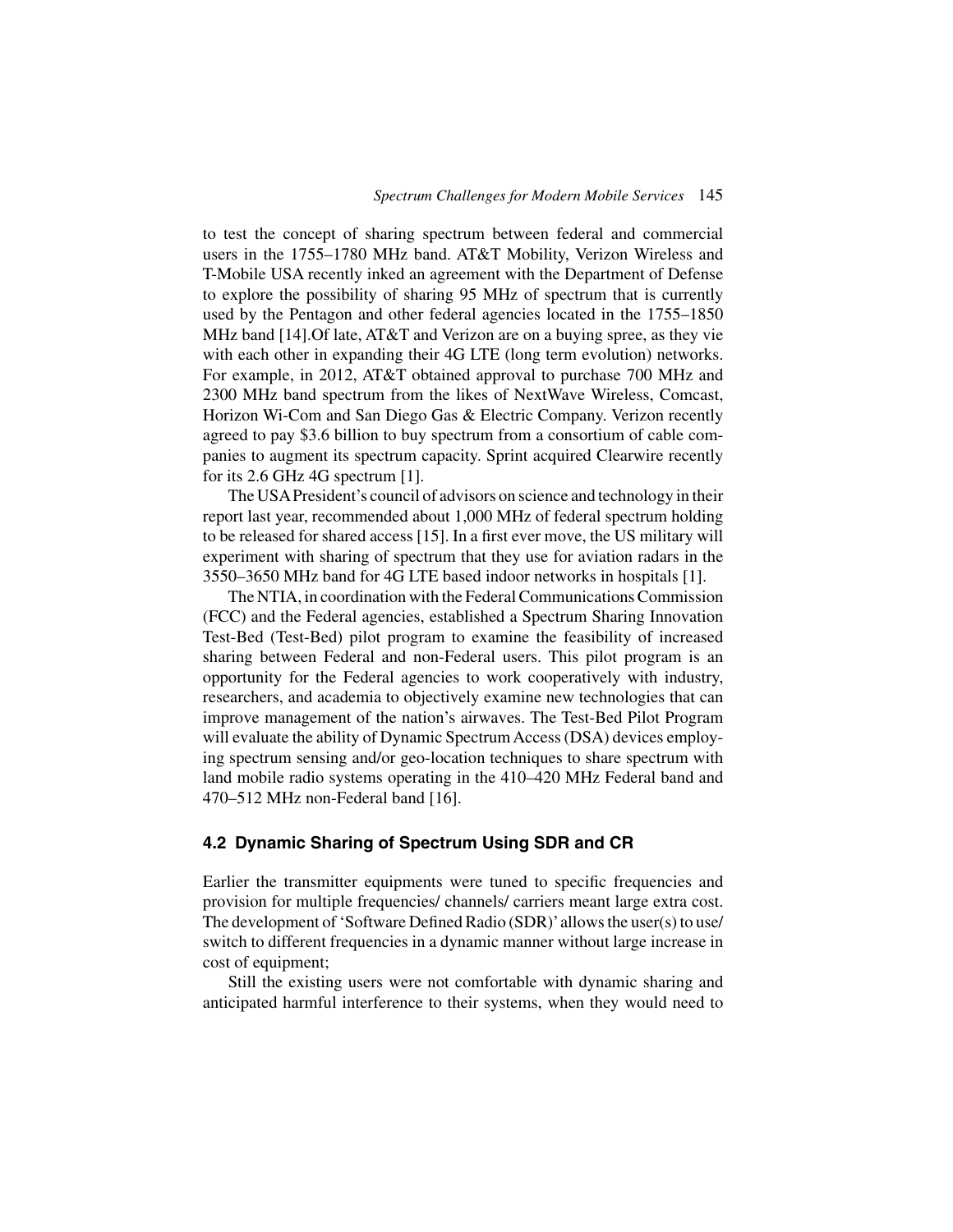use a particular frequency/ carrier / channel. The development of 'Cognitive Radio (CR)" along with Software Defined Radio (SDR) [17], has taken care of this concern of existing users to a large extent. In case of Cognitive Radio (CR), the system would first listen and if the channel is occupied, it would switch to some other vacant channel and use it. Also, such systems would regularly (& frequently) sense the carrier for other usages and the moment it finds some other licensed usage, it would switch to some other vacant channel/ carrier, thus causing no harmful interference to existing/ earlier licensed user(s).

Hence, dynamic sharing of spectrum is being adopted increasingly. It is a combination of administrative (regulatory), technical and market based techniques to enhance the efficiency of spectrum utilization [18]. Such dynamic sharing leads to enhanced and optimal usage of the RF spectrum.

Many strategic users as well as other public safety users (e.g. Disaster Management authority) need a small amount of spectrum for their regular use. However, in case of emergency/ public safety situation, they need much larger amount of spectrum to take care of the situation. It is not desirable to block their total spectrum requirements for all times and throughout the country, as it would let large amount of spectrum lying unused as well denying other users the opportunity to derive societal benefit from such unused part of spectrum.

Hence, Spectrum regulators in more and more countries are encouraging dynamic spectrum sharing with public safety requirements. In USA,one block of spectrum in 700 MHz band has been auctioned with the condition that public safety services would be able to pre-empt its usage in case of any emergency/ public safety requirements [19].

#### **4.3 Dynamic Sharing of White Spaces**

Another area of dynamic spectrum sharing, which has been of large interest recently, is commonly known as 'White Spaces' (in TV band).The TV broadcasters normally plan to repeat the same channel/ carrier at relatively larger distances, to avoid any interference especially at the edges/ border of the coverage areas of two adjacent broadcast transmissions on the same channel. However, there are large areas near the edge of the theoretical coverage area of any particular TV transmission, where there are very few people receiving the program. Thus the spectrum for that channel is not used effectively in such areas.

The broadcasters in general are quite sensitive, even touchy, for protecting the reception of their signals even beyond theoretical coverage areas. Hence, only low power systems, that too on pre-emptive basis can be considered for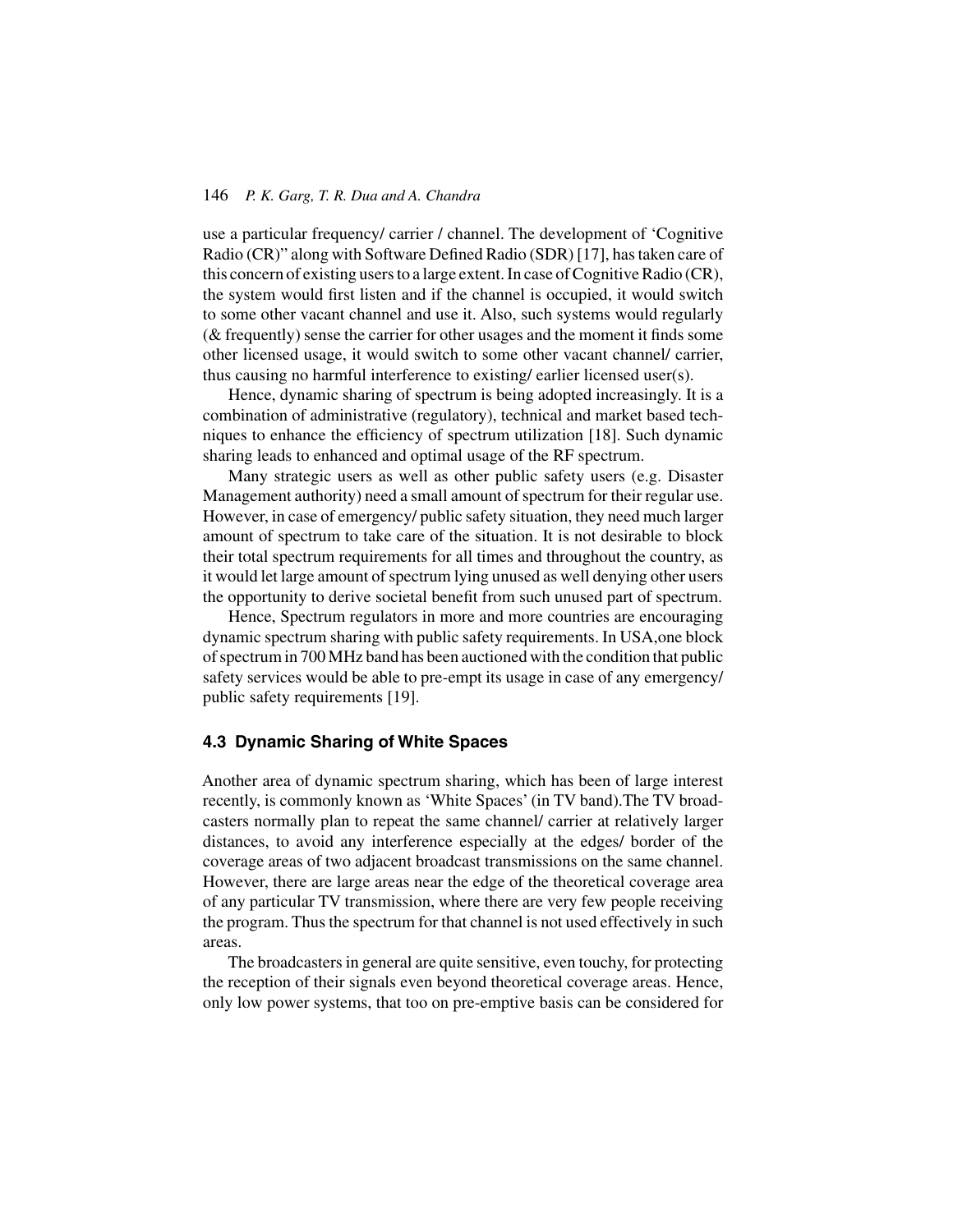shared usage with the TV spectrum. With the passage of time and gaining of adequate confidence among all users, including broadcasters, gradually higher power levels for other sharing systems would be feasible.

# **5 India Scenario**

Spectrum sharing to some extent has been allowed in India in controlled manner with regulator's approval in non-commercial bands. However, spectrum sharing in commercial bands has not yet been opened. But the Government committed in National Telecom Policy 2012[20] document that *"To move at the earliest towards liberalisation of spectrum to enable use of spectrum in any band to provide any service in any technology as well as to permit spectrum pooling, sharing and later, trading to enable optimal utilisation of spectrum through appropriate regulatory framework."*

The telecom industry in the country has witnessed a phenomenal growth in the last decade, mainly for mobile telephones. With 900 million mobiles phone connections at the end of March, 2013, India is today the second largest and fastest growing telecom market in the world in terms of number of wireless connections. It continues to grow at an average rate of 7 to 8 million connections a month. A significant part of this growth is now taking place in smaller cities and rural areas. Cellular Operator Association of India (COAI) has projected subscriber growth to 1516.8 million in 2020 with almost 45% increase from 2012 subscribers figure (Table 4).

India is unique in its excessive fragmentation of spectrum holdings, and hence requires more innovative approaches in spectrum management. The average spectrum holding by each telecom operator is 10 MHz across all bands (i.e. 800, 900, 1800, 2100 MHz paired bands), about one-fourth of the international average [1]. To some extent, spectrum sharing has been introduced by allowing 2G intra-circle roaming and the liberalisation of spectrum use in recently conducted auction. But these steps are not sufficient to accelerate the market. Operators need more spectrum commensurate with their counterparts in other countries. But due to the Government's inability to allocate more

| Table 4 Wireless subscriber projection. |       |        |        |        |        |        |
|-----------------------------------------|-------|--------|--------|--------|--------|--------|
|                                         | 2011  | 2012   | 2013   | 2014   | 2015   | 2020   |
| Population (in Million)                 | 1218  | 1233   | 1249   | 1265   | 1281   |        |
| <b>Subscribers (in Million)</b>         | 923.8 | 1049.1 | 1134.5 | 1185.3 | 1217.1 | 1516.8 |
| Teledensity                             | 75.85 | 85.09  | 90.83  | 93.70  | 95.01  |        |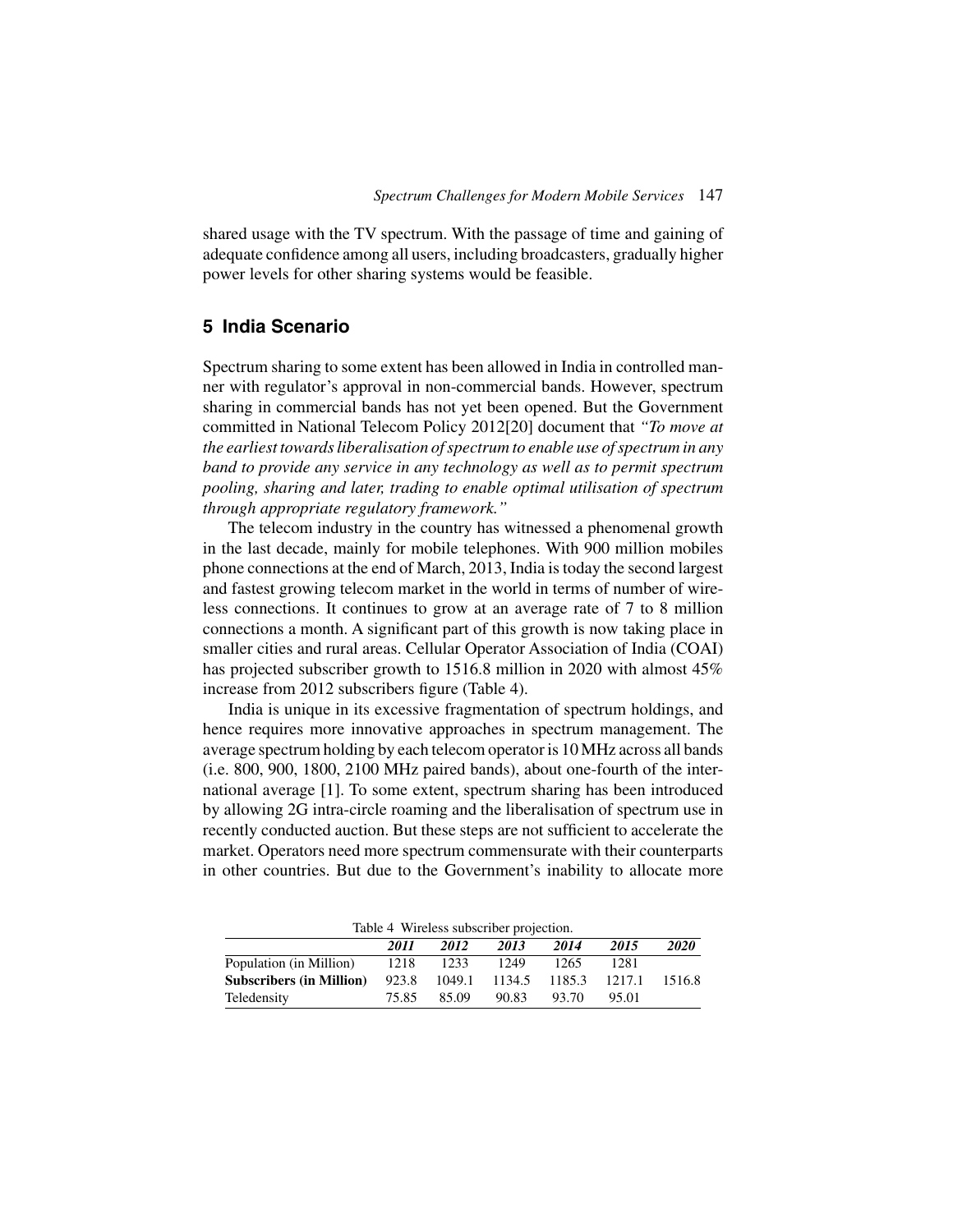spectrum, it is better that Government allows operators to manage spectrum through spectrum sharing/trading.

It is worth to note that not a single operator got 3G spectrum in all the 22 service areas. Operators decided to share spectrum (without transfer of spectrum rights) through mutual agreements without Government permission, thus creating an "unofficial" secondary market. This is an excellent example of operator enterprise. However, the Government has just stopped this practice. It is time the Government legitimises it *ex-post* by allowing spectrum sharing and trading for the benefit of all which consequently provide better quality of service for subscribers, optimal utilisation of spectrum and increase in Government revenue [1].

#### **5.1 Initial Investigation of Frequencies Bands for Flexibility**

The following bands are being investigatedin many countries for more flexibility regarding additional spectrum. Total bandwidth under consideration is about 1330 MHz.

- 470–862 MHz: presently used for broadcasting services;
- 880–915 MHz / 925–960 MHz as well as 1710–1785 MHz / 1805– 1880 MHz: these bands form the 900/1800 network for GSM mobile services;
- 1920–1980 MHz/ 2110–2170 MHz: these bands are used for third generation (3G) mobile services;
- 2500–2690 MHz (the 2.6 GHz band): this band is used for Broadband Wireless Access (BWA) services;
- 3.4–3.8 GHz: this band is proposed for use by IMT and IMT Advanced services.

## **5.2 Policies on Spectrum Utilization**

## **Light Licensing**

In this utilisation technique all stations must be registered in defined database spectrum map. Light Licensing is a novel concept in the US in the 3,650 to 3,700 MHz range(and in 70/80 GHz bands), which allows systems to share spectrum on a co-primary basis, whereby geographic location and signal sensing mechanisms are employed to ensure that no interference is caused among the involved systems (Fixed, FSS or Mobile). The IEEE 802.11y Working Group is one standard body that has focused on such concepts [21].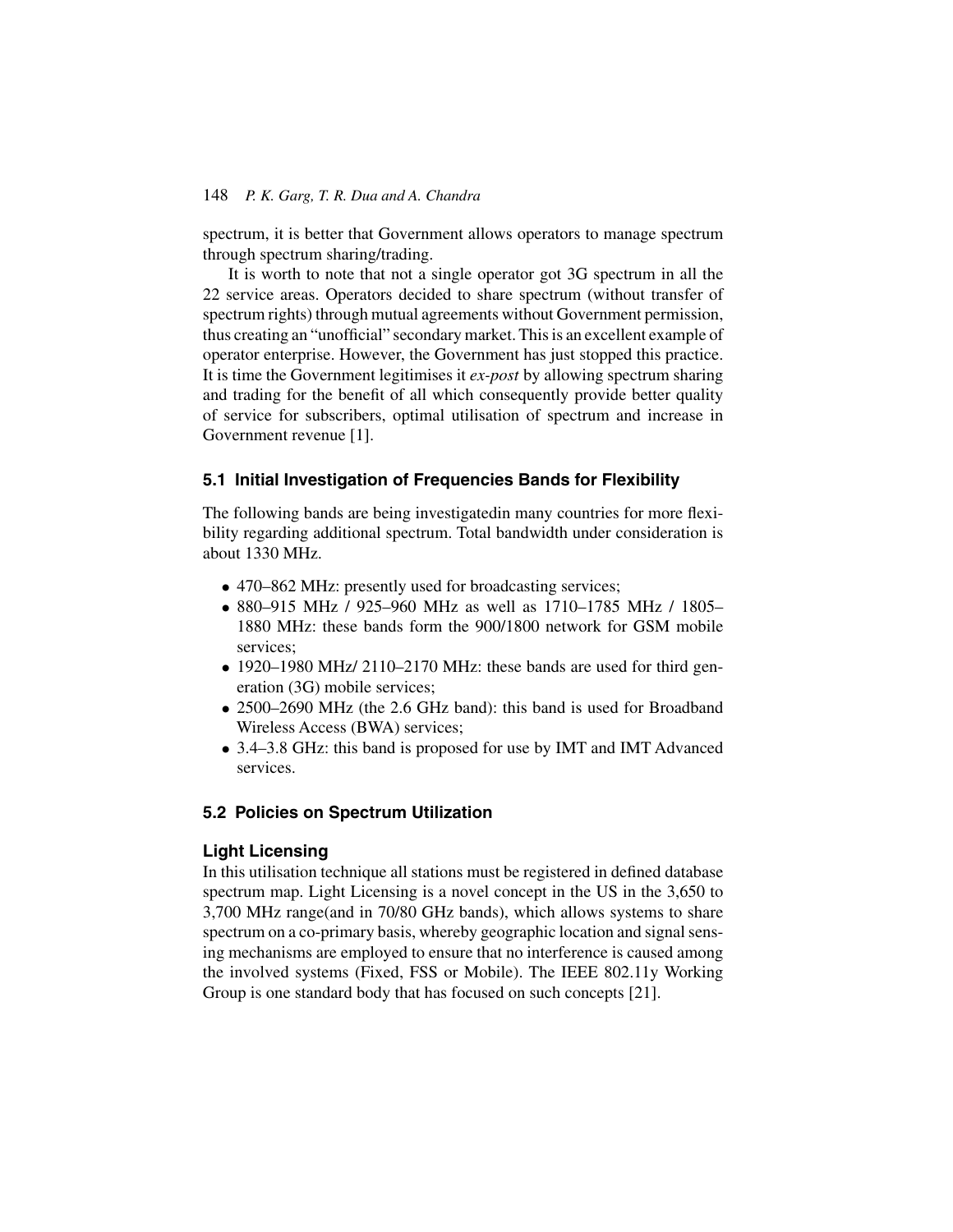#### **Spectrum fragmentation**

Spectrum fragmentation is a further reason that new techniques are needed to exploit spectrum gaps and white spaces among the fragmented spectrum assignments [22]. The approach is based on a joint simultaneous use of different frequency bands in the frequency range of about 400 MHz up to about 6 GHz including the unlicensed frequency bands for WLAN applications.

#### **Spectrum Harmonisation**

Spectrum Harmonisation means defining technical conditions, including spectrum, band plan and technology, at a global and regional level, to ensure efficient spectrum use, seamless services over wide areas including roaming, system co-existence and global circulation of user equipment across borders.

#### **Spectrum Liberalisation**

Essentially, liberalisation of spectrum means the removal of technology restrictions to enable new access technologies to be deployed within the same band or bands as existing and legacy technologies – for example, UMTS or HSPA could be deployed in spectrum bands where traditionally GSM, CDMA or TDMA has been used.However, such usages should not cause harmful interference to any other adjoining usage in the band or nearby frequency bands.

## **6 Spectrum Trading**

Spectrum trading is another aspect associated with spectrum sharing. In fact, spectrum trading is the case of spectrum sharing, where commercial aspects are also involved. Spectrum trading permits the purchaser to change the use to which the spectrum was initially put while maintaining the right to use. In such cases, it may involve transfer of rights to use the spectrum, rather than transfer of the licence itself [23]. Spectrum trading generally leads to an economically more efficient use of spectrum. This is because a trade will only take place if the spectrum is worth more to the new user compared to the old user. Trading, viewed by many as the key step to be taken in the reform of spectrum management regulatory practice, is capable of unlocking the potential of new technologies and eliminating artificial scarcities of spectrum, which find expression in inflated prices for spectrum-using services. USA and many European countries have introduced/ allowed spectrum trading in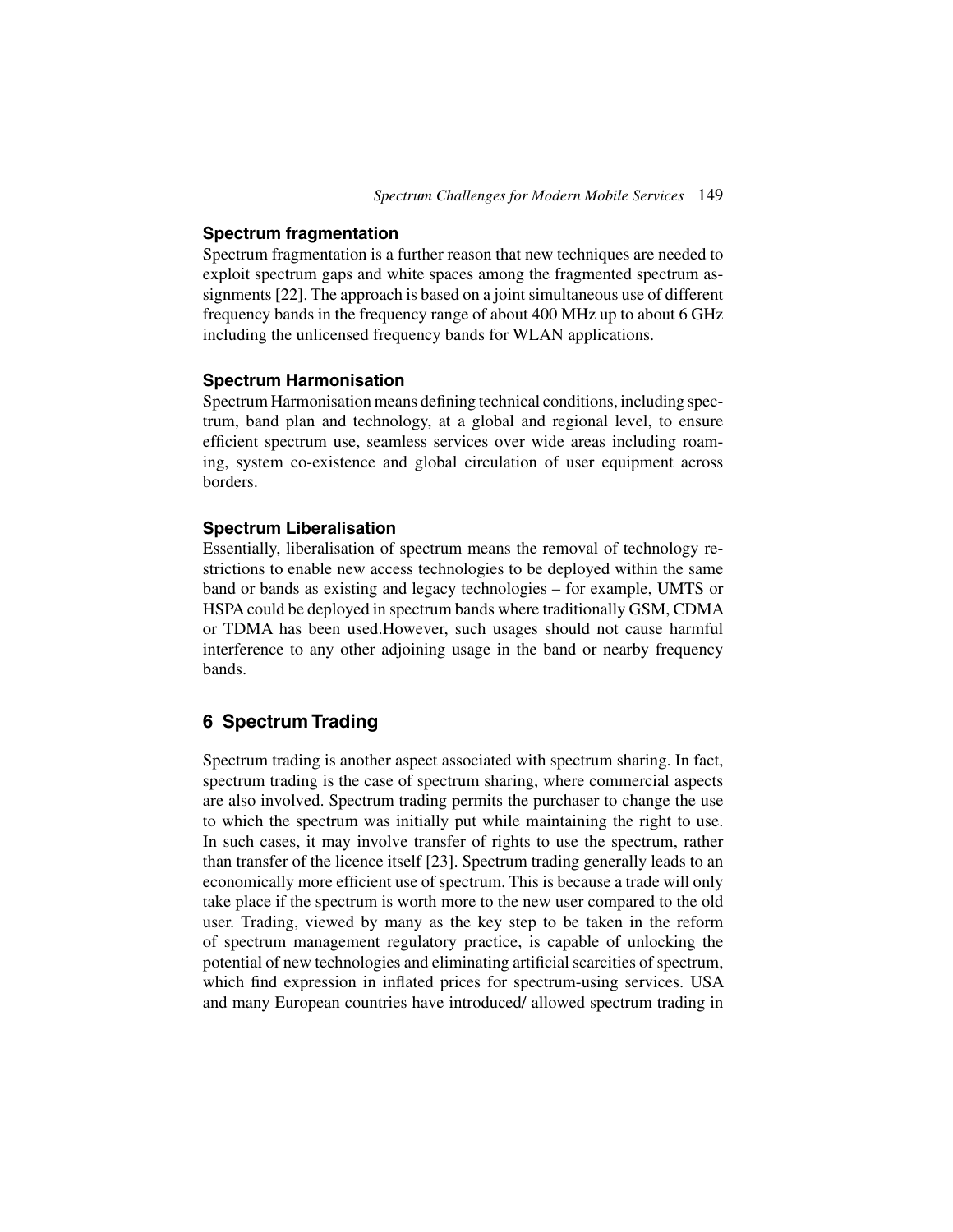certain specific bands only, which are in demand for commercial use, with specified conditions.

#### **6.1 State of Spectrum Trading**

Following the initial assignment of spectrum rights and obligations to users, whether by auction or other means, circumstances may change causing initial license holders to want to trade their rights and obligations with others. Today this is not possible in many countries. However, in a few countries such as the UK, secondary trading – the trading of spectrum rights after the primary assignment – is possible [24]. The possibility to trade radio spectrum is argued by many commentators to be a critical factor in the promotion of more efficient radio spectrum use. Furthermore, it is increasingly recognized that the flexibility afforded by trading is helpful for innovation and competitiveness.

The successful implementation of spectrum trading requires a commitment to change current view of regulatory bodies with a solid base in understanding new technologies and operating systems. Spectrum policies must address the incentives for innovation in order to promote spectrum's assignment flexibility while clearly establish the usage rights and obligations of those who use the spectrum to transmit or receive information. Furthermore, the spectrum flexibility also demands new approaches and practical methods for the monitoring compliance, enforcement and conflict resolution.

In Europe, the European Commission (EC) is taking the lead in promoting harmonized trading for radio spectrum where its use has a European dimension. Emphasis is being placed on certain bands below 3 GHz, where it is estimated that the net benefits from trade may be substantial. Despite fairly widespread recognition that the current regime of spectrum management operating in most of the European Union is not sufficiently flexible to achieve the Union's objectives in promoting competitiveness and innovation, thus far the pace of reform is slow, although some necessary steps have been put in place, and the European Commission is promoting liberalization across the EU [25].

Secondary spectrum market is already running in several countries like USA, UK, Australia, New Zealand and most of European Union countries. Though secondary spectrum markets have not been successful in Australia, New Zealand and some European countries due to "market thinness", or lack of sufficient participation, the activity level is very high in the US. Mobile operators have bought spectrum from each other as well as from broadcasters and other niche spectrum holders.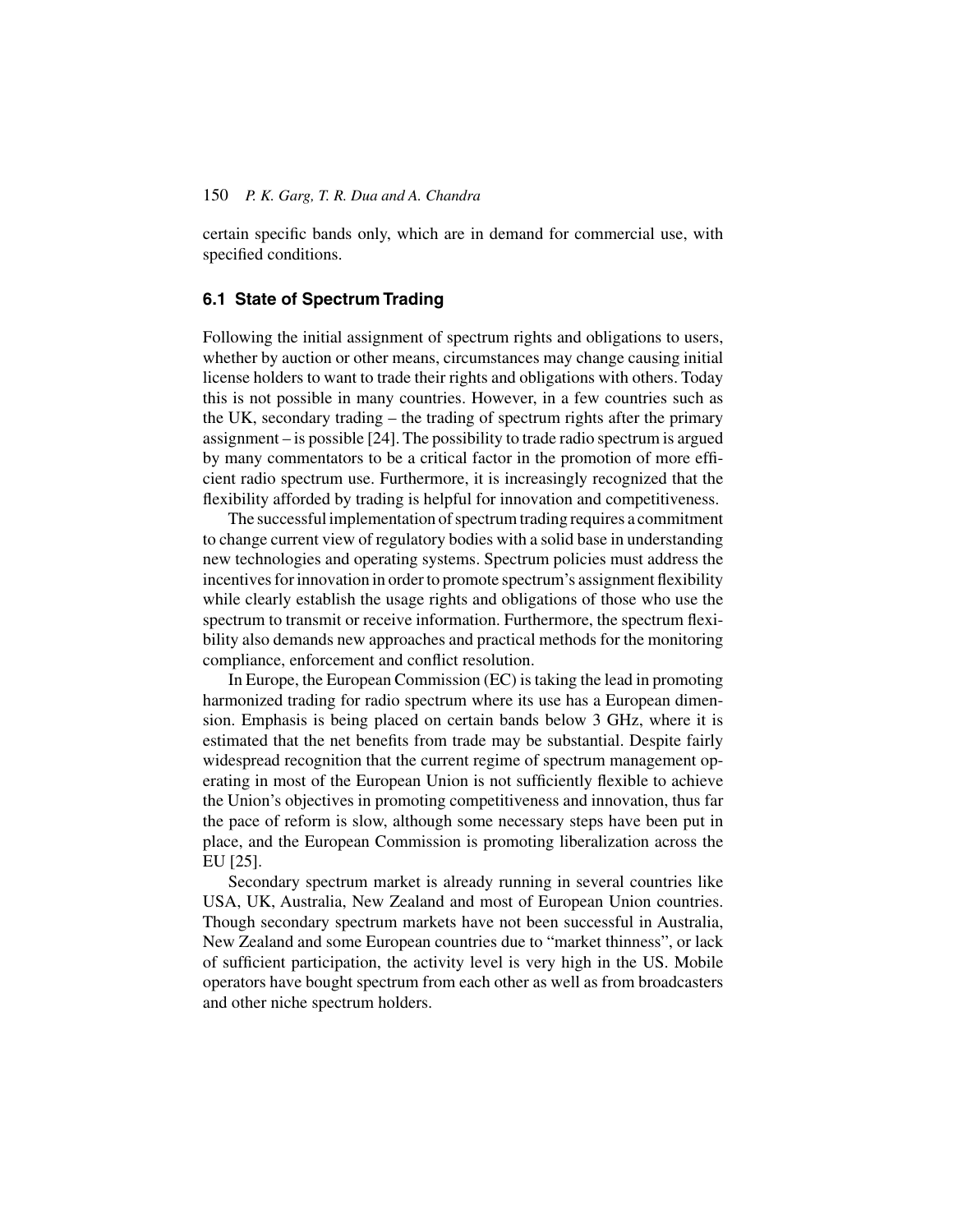#### **6.2 Spectrum Transaction methods**

**Spectrum transfer**, proceeds by the transfer of licence rights and obligations and necessarily involves the grant of a new licence to the transferee. Transfer may be for all or part of the licence duration (short time or long time).

**Spectrum leasing,** proceeds by a Contract between the parties without the need for National Regulatory Authority(NRA)to issue a new licence. The incoming user (the leaseholder) is not issued with a licence by NRA but is authorised to use the spectrum for the period of the lease on the basis of a contract with a licensee (the lessor).

### **6.3 Duration of Usage Rights**

*Long Period***:**In the case of auctioned spectrum, or spectrum granted by means of comparative or negotiation procedures, the duration is longer, between 5 and 20 years. In Denmark the default duration for the granted usage rights is 15 years.

*Short Period:* In the case of frequency assignments with no selection procedure, they are generally granted for a short period, one to three years, but the licence is automatically renewed, if the license fee has been paid (e.g. Cyprus, Estonia).

## **6.4 Spectrum Trading Procedure [25]**

The procedures can be broken up in several steps, essentially what happens before the transaction and what happens immediately after the transaction.

- 1. Notification of the intention to trade, spectrum holder might notify NRA in selling spectrum band.
- 2. Publication of information prior to the transaction, at this stage information of both parties and information on frequency and technical details need to be published.
- 3. Approval of transaction by NRA, publication of information on the effective transaction, information of the transaction must be made public, such as Geographic area, frequency, expiration, and so on.
- 4. Monitoring system, in most cases NRA has responsibility on monitoring transaction of spectrum usage rights.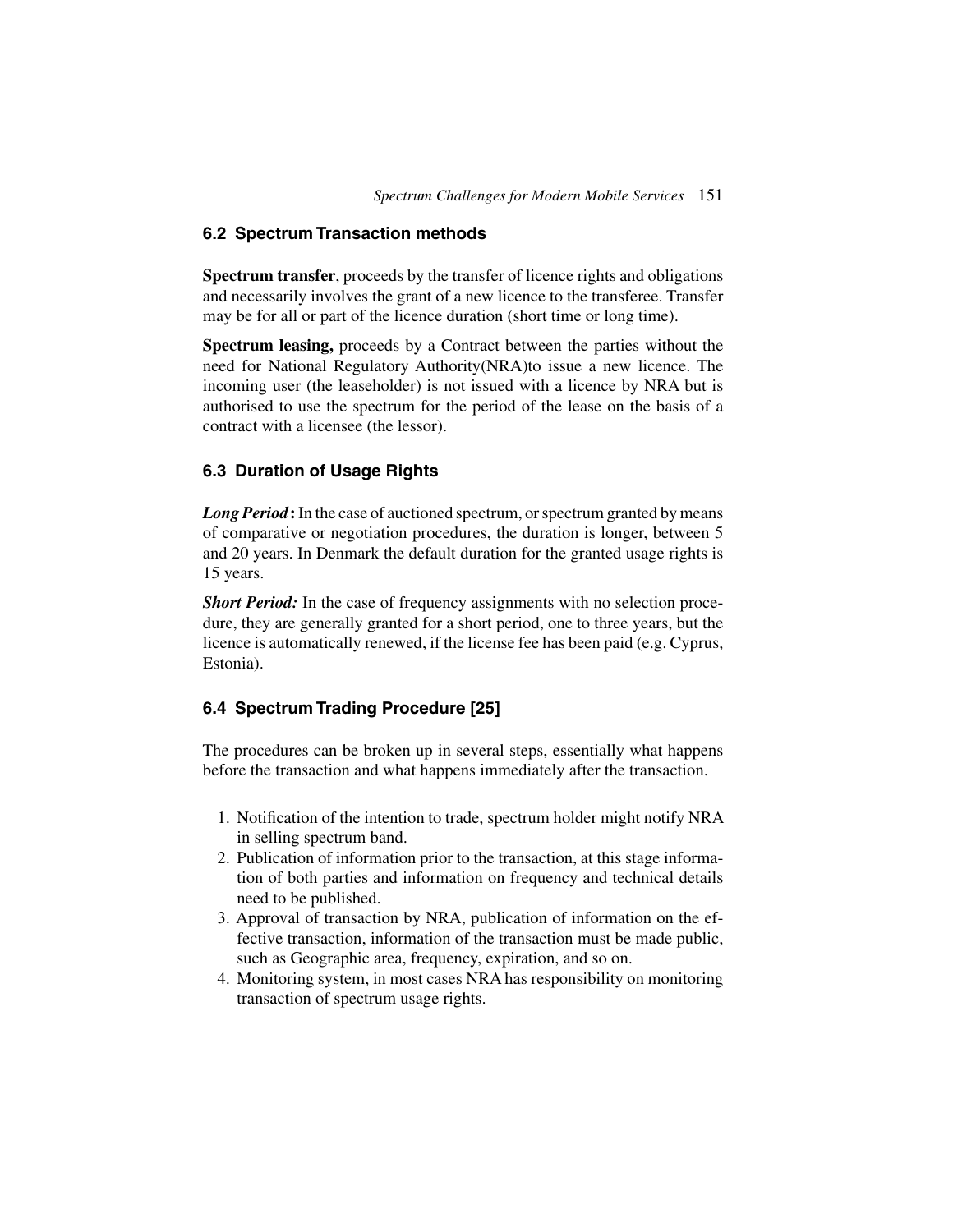## **6.5 Spectrum Trading Benefits**

The main benefits of spectrum trading encompass:

- More efficient use of spectrum\*
- More flexibility in spectrum management, including removal of rigidities in primary assignment.
- Ability to evaluate spectrum licences, and gain knowledge of market value of spectrum
- Facilitating market entry.
- Encouragement of innovation, enabling new technologies and market development.
- Speedier process, with better and faster decision-making by those with information.
- Increase in competition and reduced barriers to market entry.
- Reduction in administrative workload.
- Reassignment of spectrum from low economic value uses to high economic value uses.
- Allows efficient companies to expand and displace less efficient companies.
- Increasing opportunities for entrepreneurs to access spectrum to introduce innovative technologies and services.
- Reduction in the transactions costs of acquiring rights to use spectrum.
- Permitting more rapid redeployment and faster spectrum access for innovators and new players without the need for regulators to re-plan and re-farm spectrum.
- Allowing new technologies to gain access to spectrum more quickly.
- Opportunity (for existing operators) to sell unused or under-used spectrum and make more flexible use of spectrum.

## **6.6 Significant Concerns in Spectrum trading**

There are several significant concerns in spectrum trading and liberalisation includes:

- Low spectrum trading activity
- Inefficient use of spectrum\*
- High transactions costs
- Risk of increased interference
- Impact of spectrum trading on anti-competitive conduct
- Impact on investment and innovation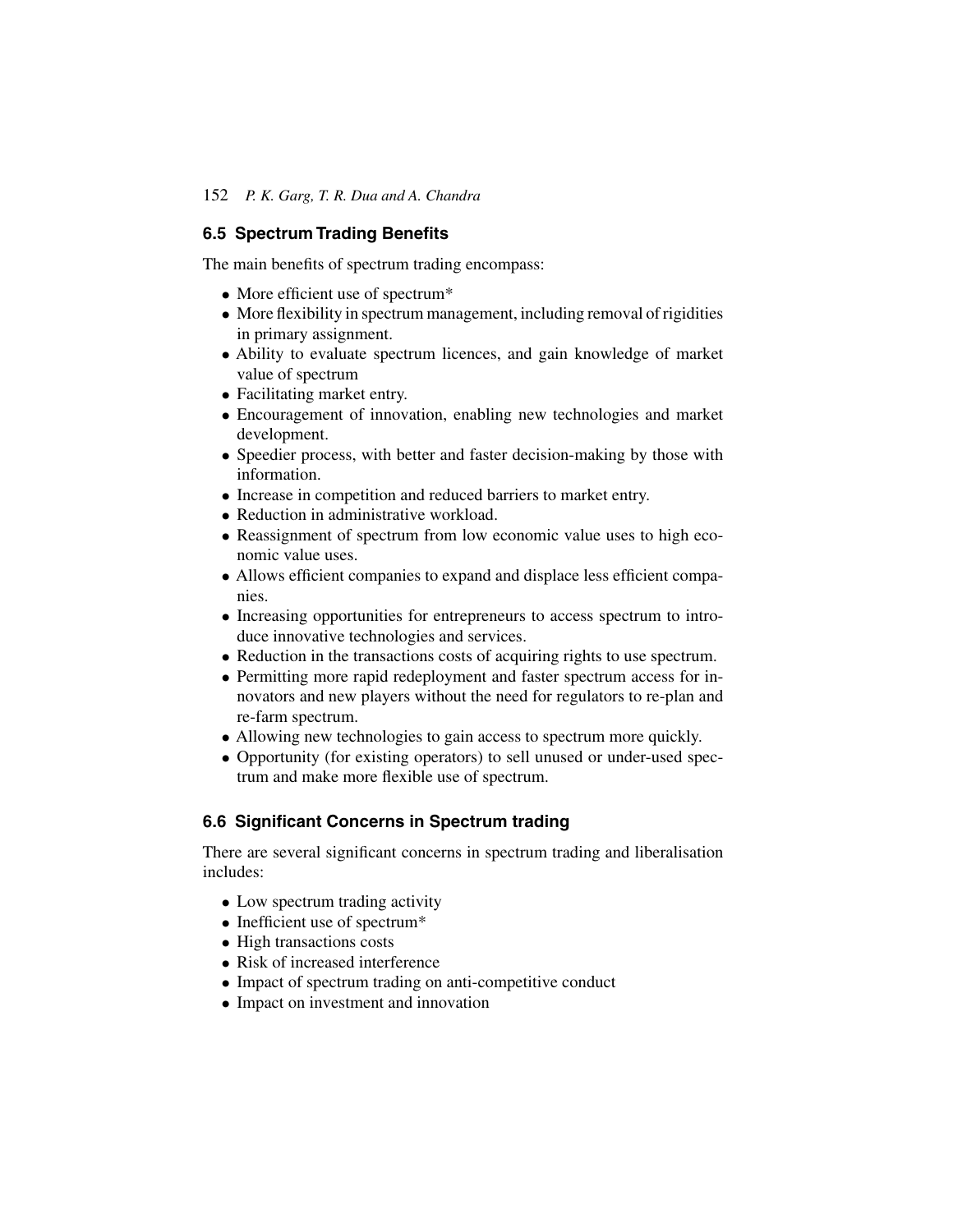- Impact on international co-ordination / harmonisation
- Windfall gains
- Disruptive effect on consumers
- Reduced ability to achieve public interest objective

(\*The spectrum usage efficiency varies with different operators. The spectrum trading generally would see the spectrum moving from an operator who has relatively lesser need (hence lesser spectrum efficiency), to another operator who is starved of spectrum due to larger amount of network traffic. Hence, such movement of spectrum through trading would result in more efficient use of relevant spectrum. However, all spectrum trading deals might not be undertaken for spectrum efficiency only. In some cases, an operator may buy part of the spectrum for his immediate needs and some more for his foreseen future needs (or total spectrum for his foreseen needs), when such spectrum is available and the buyer sees a business case for the additional spectrum. Such a deal might result in sub-optimum spectrum efficiency for some time, but eventually the buyer would plan his network to derive the maximum traffic and efficiency from his spectrum holding.)

## **7 Conclusions**

Thus it can be seen that enhanced spectrum sharing results in greater efficiency of spectrum usage, which is essential – almost unavoidable necessity for this limited and scarce resource. Although, there is always some cost associated with it, yet the overall benefits to the society are much larger. Spectrum trading is also a kind of spectrum sharing, though it is not much successful in manycountries but it would improve spectrum efficiency in both terms; technical as well as economic, if implemented in an objective manner, seeing the telecom scenario in India.

## **References**

- [1] V. Sridhar, Rohit Prasad. Nothing wrong with spectrum sharing. http://www.the hindubusinessline.com/opinion/nothing-wrong-with-spectrum-sharing/ article 4992619.ece
- [2] Radio Spectrum. http://kids.britannica.com/comptons/art-164539/Commercially-exploi ted-bands-of-the-radio-frequency-spectrum
- [3] F.Akyildiz, W.-Y. Lee, M. C. Vuran, and S. Mohanty, "NeXt generation/dynamic spectrum access/cognitive radio wireless networks: A survey," *Computer Networks Journal*.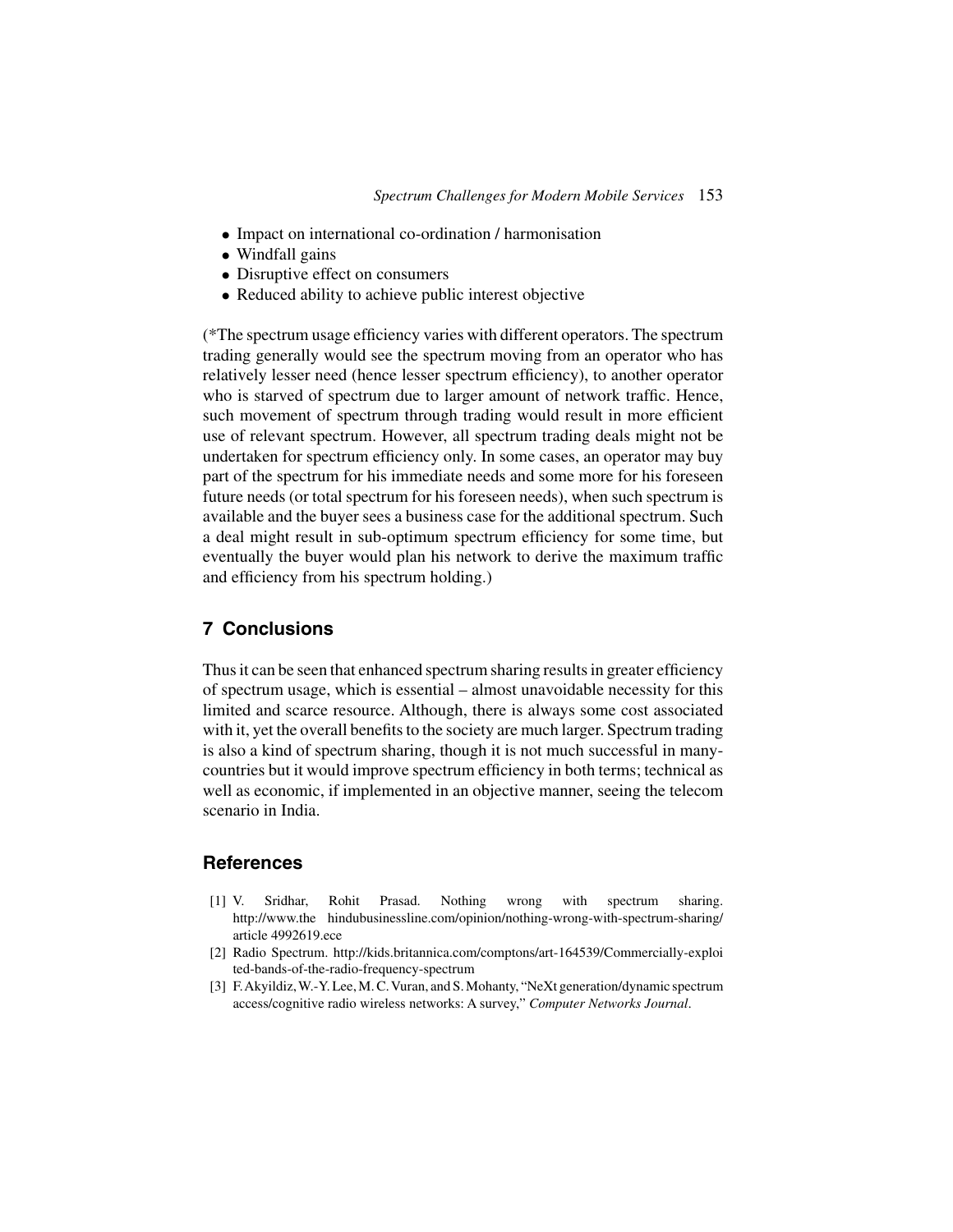- [4] Cornelia-IonelaBadoi, Neeli Prasad, Victor Croitoru, and Ramjee Prasad. 2011. 5G Based on Cognitive Radio. *Wirel. Pers. Commun.* 57, 3 (April 2011), 441–464. DOI=10.1007/s11277-010-0082-9.
- [5] Cisco Visual Networking Index: Forecast and Methodology, 2012–2017.
- [6] ITU-R M.2078Report. http://www.itu.int/dms pub/itu-r/opb/rep/R-REP-M.2078-2006- PDF-E.pdf
- [7] DimitriZenghelis. The Economics of Network-Powered Growth. www.cisco.com/ web/about/ac79/docs /Economics NPG FINALFINAL.pdf
- [8] Heterogeneous Network. http://www.ericsson.com/res/docs/whitepapers/WP-Hetero geneous-Networks.pdf
- [9] ITU R M Report. www.itu.int/dms pub/itu-r/opb/rep/R-REP-M.2243-2011-PDF-E.pdf
- [10] National Frequency Allocation Plan (NFAP) 2011 of India. www.wpc.dot.gov.in
- [11] Study groups of ITU-R. http://www.itu.int/en/ITU-R/study-groups/Pages/default.aspx
- [12] www.ntia.doc.gov/files/ntia/publications/ntia fcc letter 115 mhz 01192011.pdf
- [13] http://www.ntia.doc.gov/files/ntia/publications/ntia 1755 1850 mhz report march2012. pdf
- [14] http://www.fiercewireless.com/story/att-verizon-t-mobile-forge-pact-explore-spectrumsharing-government/2013-01-31
- [15] http://www.whitehouse.gov/sites/default/files/microsites/ostp/pcast spectrum report final july 20 2012.pdf
- [16] http://www.ntia.doc.gov/category/spectrum-sharing?page=2
- [17] Simon Haykin. Cognitive Radio: Brain-Empowered Wireless Communications. IEEE Journal on Selected Areas in Communications, Vol. 23, No. 2, February 2005
- [18] ICT regulation tool kit on spectrum sharing.www.ictregulationtoolkit.org/sectionexport/ word/5.4
- [19] The First Responder Network and Next-Generation Communications for Public Safety: Issues for Congress http://www.acuta.org/wcm/acuta/legreg/061213a.pdf
- [20] National Telecom Policy 2012 of India. www.dot.gov.in
- [21] IEEE 802.11y. http://www.wi-fi.org/sites/default/files/WFA\_11y\_Primer\_final.pdf
- [22] Visions and research directions for the Wireless World. http://www.wwrf.ch/files/ wwrf/content/files/publications/outlook/Outlook5.pdf
- [23] Radio Spectrum Management for a Converging World. http://www.itu.int/osg/spu/ni/ spectrum/RSM-BG.pdf
- [24] Ofcom spectrum trading guide. http://stakeholders.ofcom.org.uk/binaries/spectrum/spec trum-policy-area/spectrum-trading/tradingguide.pdf
- [25] European practices in trading of spectrum usage rights. www.cept.org/.../**European** %20practices%20in%20**trading**%20of%20S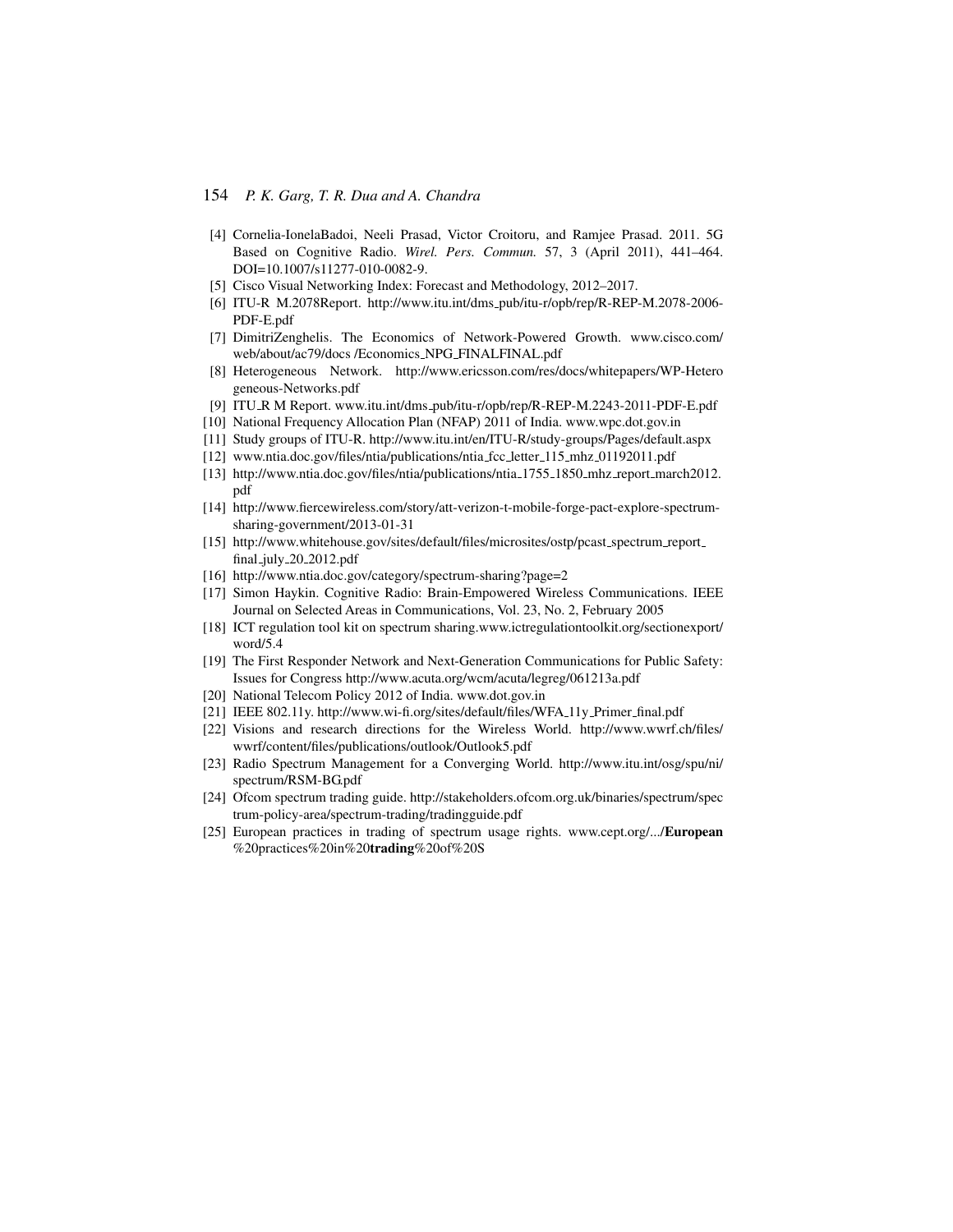## **Biographies**



**Mr. P. K. Garg** is presently a Member of the Radio Regulations Board (RRB) of International Telecommunication Union (ITU), Geneva and former Wireless Adviser to the Government of India (head of national spectrum management organization of India). In 2010, he was internationally elected for the second term on the RRB. He has been elected as Chairman of the Board for the year 2013.

The Board resolves various issues concerning implementation of ITU Radio Regulations, which is an international treaty among member countries of ITU

for planning and use of the RF spectrum, as well as resolution of disputes, if any.

An engineering graduate with more than 40 years of experience in radiocommunications and spectrum regulations – nationally and internationally, Mr.Garg has widely travelled since 1980, for participation in various international and regional conferences of ITU, APT (Asia Pacific Telecomunity) and other international & regional bodies connected with telecommunications. He has also represented India on the Governing Council of ITU and served as the Senior UN & ITU Expert in Radio Frequency Spectrum Management in Saudi Arabia.

He has chaired as well as spoken at large number of national and international conferences and seminars in the field of wireless communications and RF spectrum management, both in India & abroad. He has published many papers on wireless communication and spectrum related issues.

He presently holds the following positions at international and national level:

- 1. Chairman, Radio Regulations Board, ITU, Geneva
- 2. Chairman, GISFI Spectrum Group
- 3. Fellow of Institution of Electronics & Telecom Engineers (IETE) India
- 4. Chairman, CII Sub-Committee on Telecom Licensing and Spectrum
- 5. Vice President, ITU APT Foundation of India
- 6. Executive Member, PTC India Foundation
- 7. Member, Telecom committee of ASSOCHAM India
- 8. Founder Member, NGN forum of India
- 9. Eminent Engineer for 2003 by Institution of Engineers (India), Delhi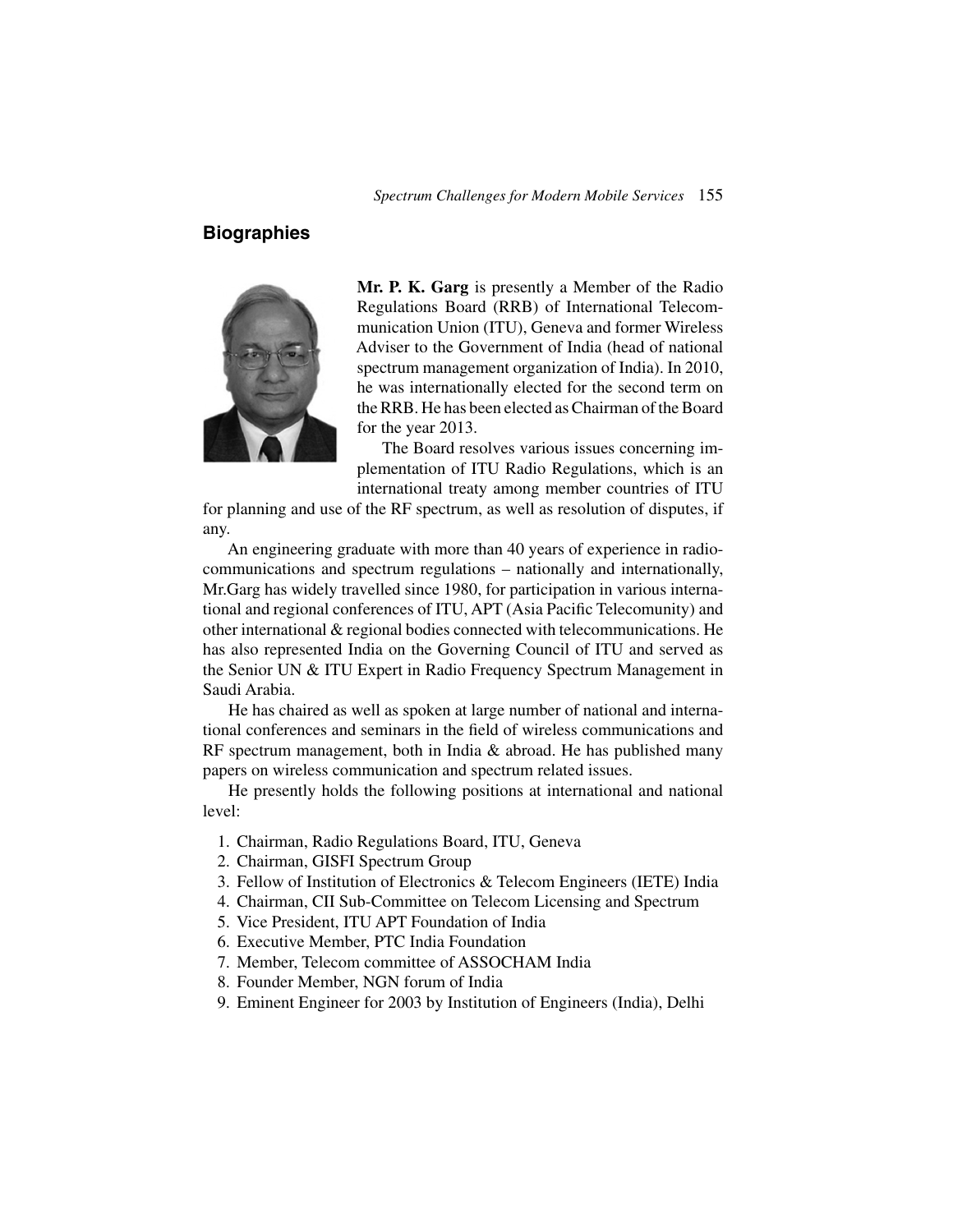

**T. R. Dua** An engineering graduate with diploma in Business Management and export Marketing. Have an experience of over 35 years in the telecom sector. Experience includes all facets of telecom be it Product Development, Business Development, Telecom Licensing, Regulatory issues with respect to interconnection / roaming / unified licensing and infrastructure sharing / Mobile Number Portability, Spectrum Management, Spectrum Related Issues Like Spectrum Pricing, Efficient Utilization and Spectrum refarming etc. Have also been involved very closely with number

of Joint Ventures / Technical Collaborations.

All these years he has held very prestigious positions as Director in leading telecom companies like BhartiAirtel Ltd., Shyam Telecom Ltd., Cellular Operators Association of India, Vice Chairman, Global ICT Standardisation Forum for India and Senior Director TAIPA. Besides other consulting assignments.

Have many first to credit like finalization of joint ventures, technical collaboration, introduction of new product, launch of cellular services in India and finalization of licence agreements / interconnect agreements.

Work very closely with institutions like ITU/APT/WWRF with regards to the spectrum matters. Very actively involved with various professional institutions / associations to promote the interest of telecom sector and published many papers in telecom.

Presently holding the following position in various Professional Institutions:

- 1. Vice Chairman GISFI
- 2. Co Chairman ITU APT Foundation of India
- 3. Vice President PTC India Foundation
- 4. Fellow of Institution of Engineers (India)
- 5. Fellow of Institution of Electronics & Telecom Engineers
- 6. Member Computer Society of India
- 7. Member Indian Science Congress
- 8. Member Optical Society of India
- 9. Member –WWRF
- 10. Member –FICCI/ASSOCHAM/CII Telecom committee
- 11. Chairman CII committee on GREEN ENERGY
- 12. Member Amity Telecom Vision Board
- 13. Member Core Group "Mobility For Life " EU Project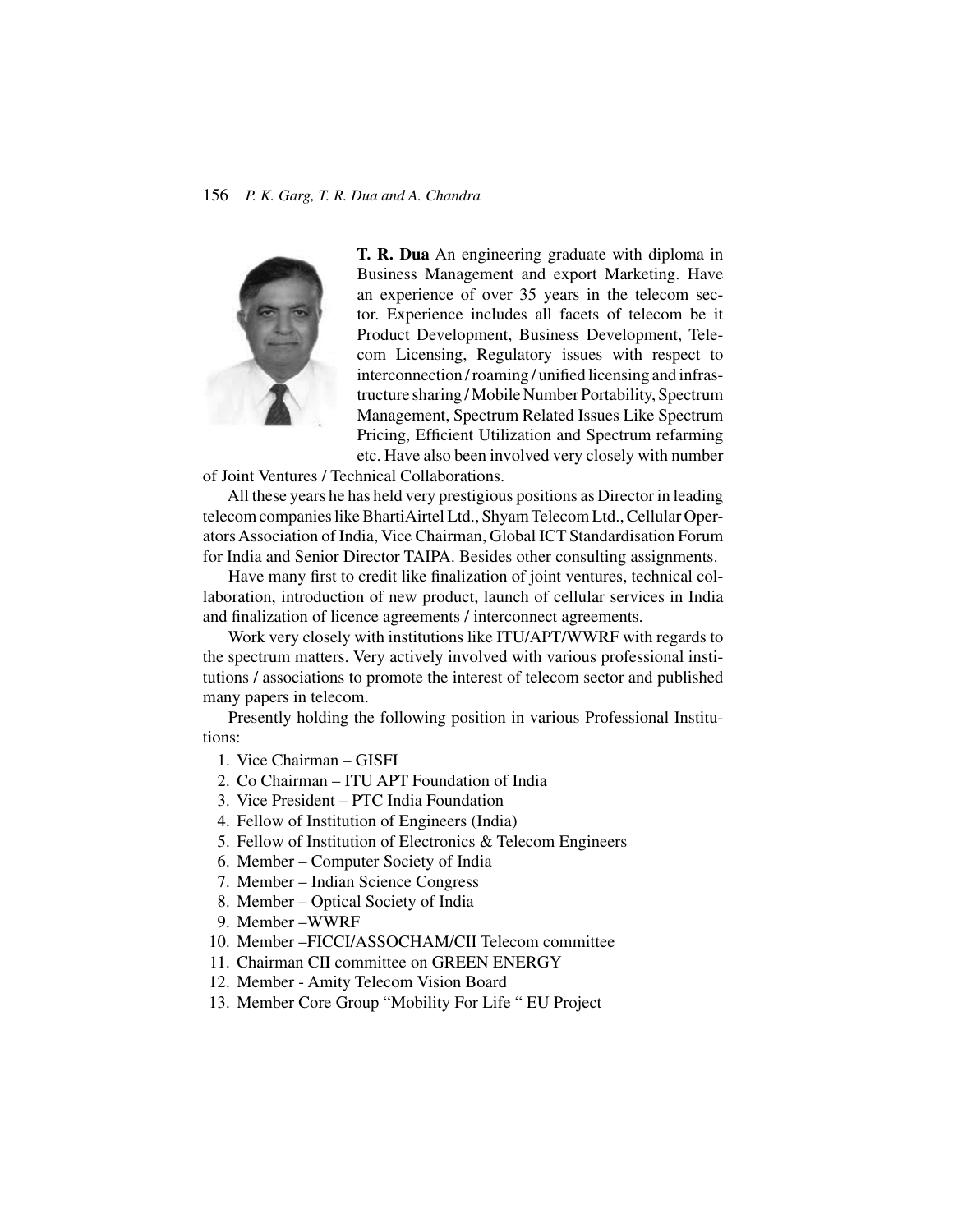

**Dr. Ashok Chandra** An Indian Engineering Services officer of 1976 batch did his Post graduate in Electronics and PhD in Electronics and Doctorate of Science (D.Sc.) in Radio Mobile Communications. He has worked as a Guest Scientist on DAAD Fellowship at the Institute of High Frequency Technology, Technical University (RWTH), Aachen, Germany during 1995 and 1999. During 2002, worked as a Guest Scientist

on DAAD Fellowship at Bremen University, Bremen (Germany), where he undertook a series of research studies in the area of radio mobile communications. Dr. Ashok Chandra is having Technical Experience of about 35 years in the field of Radio Communications/Radio Spectrum Management including about 7 years of experience dealing with Technical Education matters of Indian Institutes of Technology, Indian Institute of Science etc. particularly their various research projects also in the areas of telematics/radio communications and presented over 25 research papers at various International Conferences in the areas of EMI, Radio Propagation etc. He has visited various technical Institutions and Universities namely Technical University of Aachen, Germany; Aalborg University, Denmark; Bremen University, Germany; and University of Lisbon, Portugal etc. and took several lectures in the area of radio mobile communications at Bremen University and Aalborg University. He has chaired various Technical Sessions at the International Conferences on Wireless Communications.

Dr. Chandra recently superannuated from the post of Wireless Adviser to the Government of India. In his responsibility as Wireless Adviser, he was associated with spectrum management activities, including in spectrum planning and engineering, frequency assignment, frequency coordination, spectrum monitoring, policy regarding regulatory affairs for new technologies and related research & development activities, etc. He was also associated with implementation of a very prestigious World Bank Project on National Radio Spectrum Management and Monitoring System (NRSMMS). This project includes automation of Spectrum Management processes and design, supply, installation/ commissioning of HF/VHF/UHF fixed monitoring stations; V/UHF mobile monitoring stations; and LAN/WAN communications network etc. He served as a Vice-Chairman, Study Group 5 of International Telecommunications Union (ITU)-Radio Sector. He has represented India to a large number of ITU meetings including World Radio Conferences (WRC). He served as Councillor from Indian Administration in ITU Council. Currently